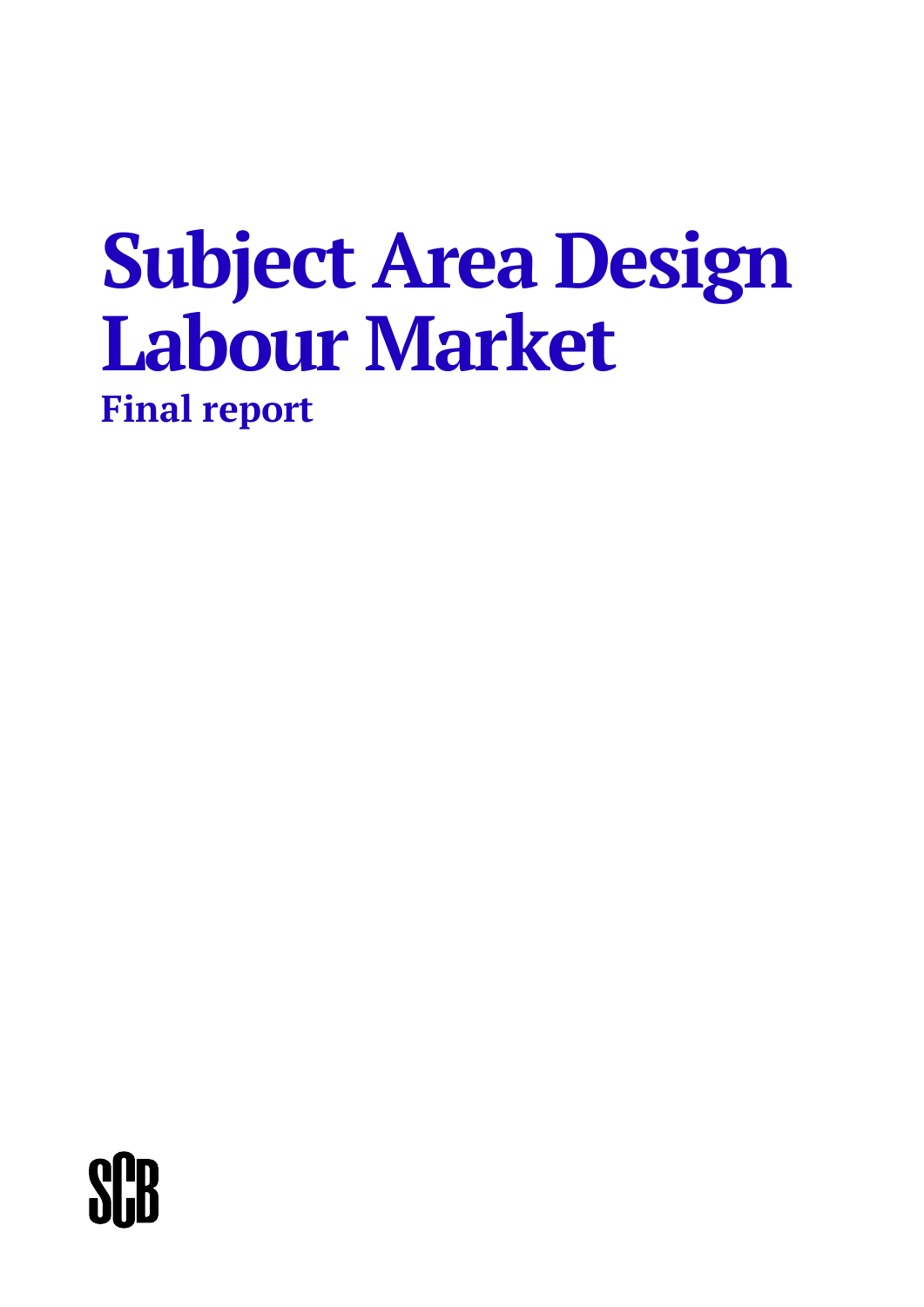# **Subject Area Design Labour Market, Final report**

Registration number

A2021/2078

Enquiries Martin Axelson +46 10 479 6118 [martin.axelson@scb.se](mailto:martin.axelson@scb.se)

> Julia Fennö +46 10 479 4108 [julia.fenno@scb.se](mailto:julia.fenno@scb.se)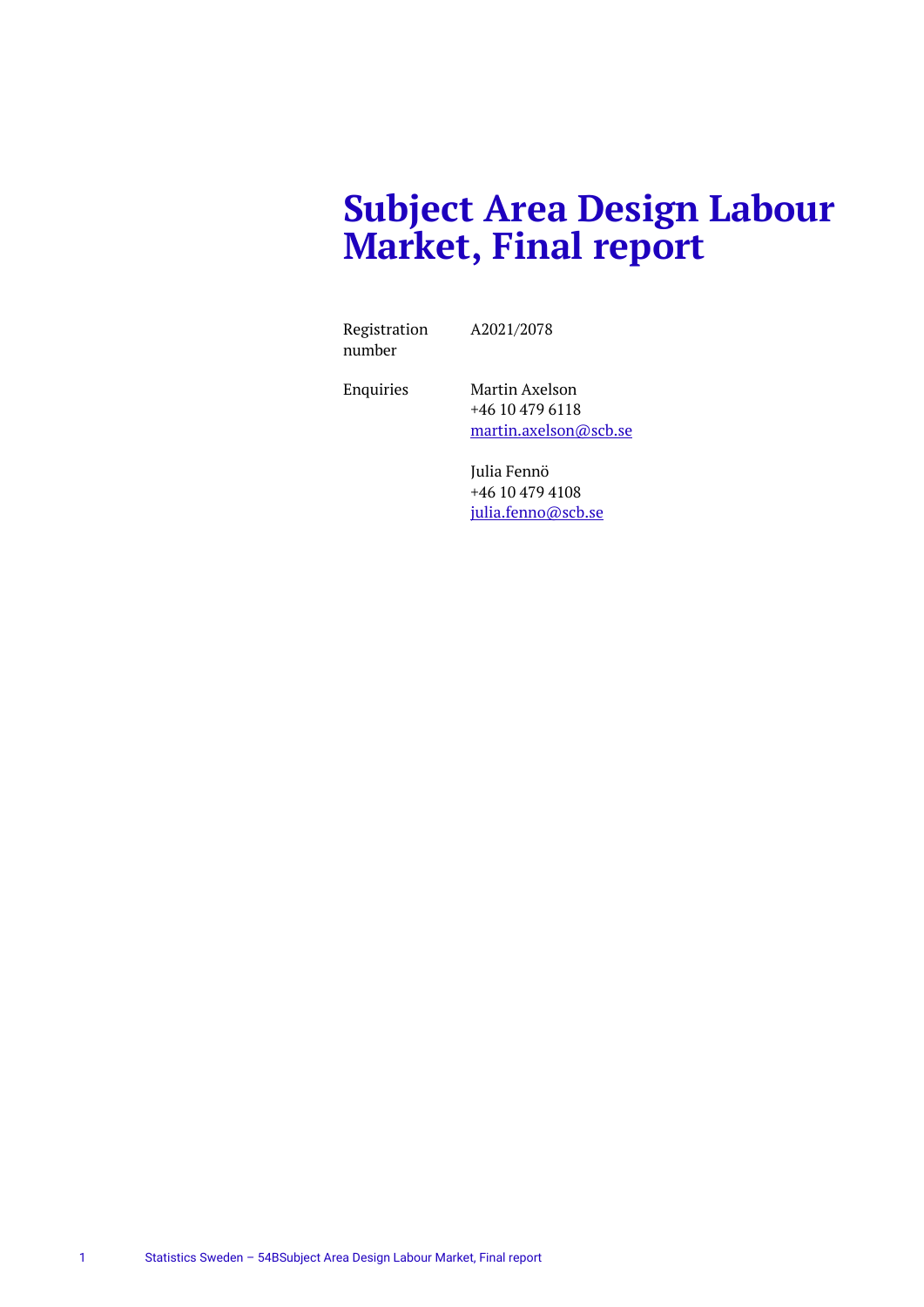# <span id="page-2-0"></span>**Foreword**

In late 2019, Statistics Sweden adopted a new strategy for developing operations over the coming years. This strategy contains several subgoals, as well as four endeavours. One of these endeavours focuses on modernising and future-proofing the labour market statistics. The development initiative Subject Area Design Labour Market constitutes an essential part of this endeavour. The present report is the final report on Subject Area Design Labour Market.

At an early stage, other statistical agencies involved in this subject area – the Swedish Work Environment Authority, the Swedish National Mediation Office, and the Swedish Public Employment Service – were linked to the work. Toward the end of 2019, a steering group was established that included members from all four government agencies. Operative work on the subject area design has been managed by a working group, the Subject Area Design desk, to which a number of committees have been linked. In practice, numerous people have been involved in the work that resulted in the plan for future labour market statistics presented in this final report.

This plan highlights several steps that need to be taken to achieve modernised and future-proofed labour market statistics. It is based on the overall picture of all the investigation activities carried out within the subject area design work during the period from late 2019 up to early 2021. The final report includes four main appendices and a large number of sub-appendices. Taken together, they provide the background to the plan presented in this report.

Work on Subject Area Design Labour Market was performed using an iterative process, and Statistics Sweden's objective has been to engage users of statistics to a great extent. However, as a statistical agency, it ultimately falls on Statistics Sweden to evaluate and prioritise user needs, and consider them in relation to constraints such as respondent burden and costs, in order to subsequently determine which statistics should be produced. The plan presented in this report is a means for Statistics Sweden to shoulder the task systematically and cohesively for an entire subject area.

Statistics Sweden, May 2021

Magnus Sjöström Head of Department Martin Axelson Deputy Head of Department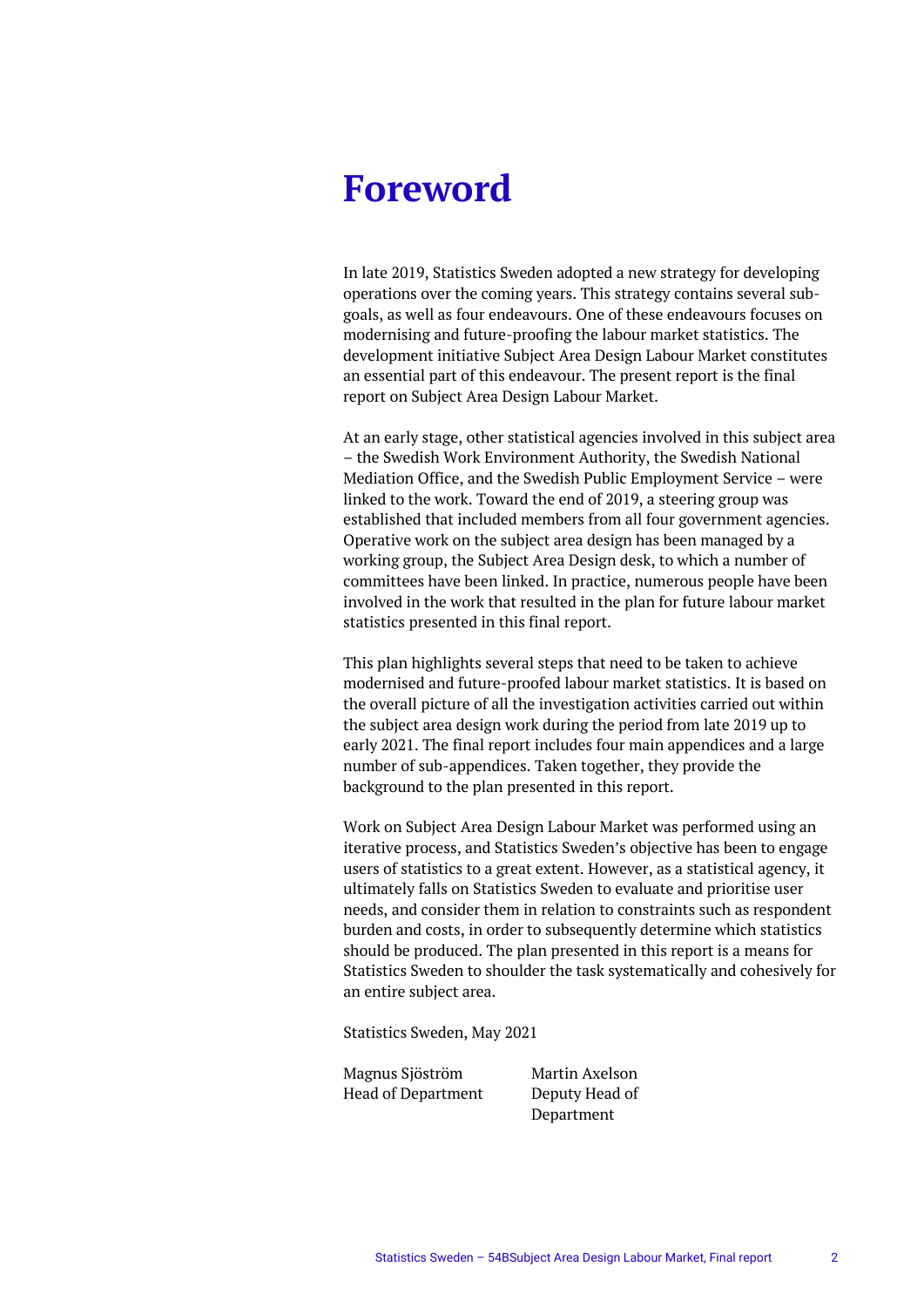# **Contents**

| Future labour market statistics - important aspects 9             |  |  |
|-------------------------------------------------------------------|--|--|
|                                                                   |  |  |
|                                                                   |  |  |
|                                                                   |  |  |
| Comparability is an important consideration  11                   |  |  |
| The statistics are modernised and future-proofed 11               |  |  |
|                                                                   |  |  |
|                                                                   |  |  |
| Direct collection of data also needed in the future  12           |  |  |
| More analysis - expanded content and improved capacity 13         |  |  |
| A plan for the future labour market statistics 14                 |  |  |
|                                                                   |  |  |
|                                                                   |  |  |
| Population by Labour Market Status - future register-based labour |  |  |
|                                                                   |  |  |
| BAS and LFS - coherent analysis and communication  18             |  |  |
|                                                                   |  |  |
|                                                                   |  |  |
|                                                                   |  |  |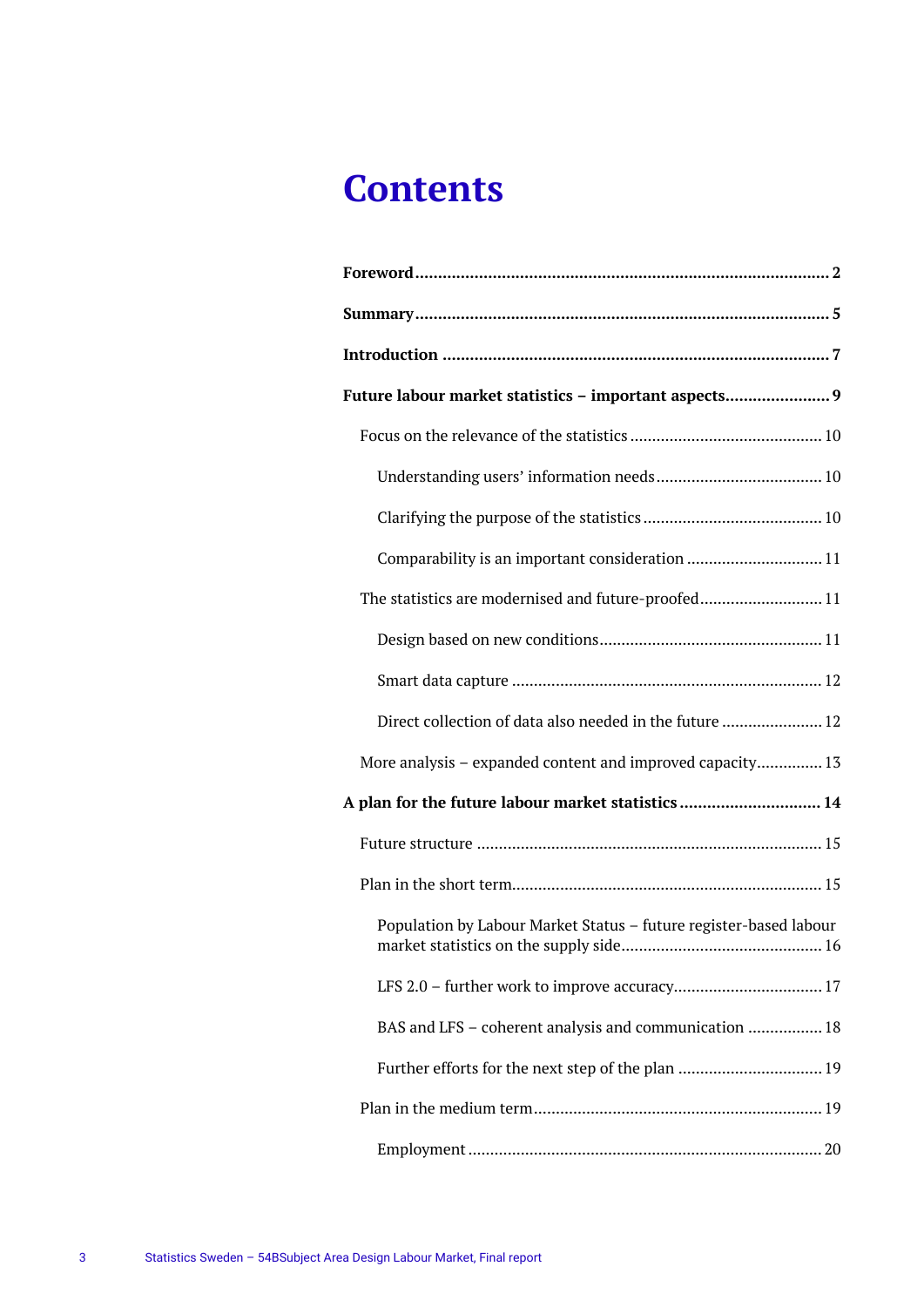| LFS 3.0 - focus on alignment to framework regulation and |  |
|----------------------------------------------------------|--|
| Employment and Need for labour - coherent analysis and   |  |
|                                                          |  |
|                                                          |  |
|                                                          |  |
|                                                          |  |
|                                                          |  |
|                                                          |  |
|                                                          |  |
|                                                          |  |
|                                                          |  |
|                                                          |  |
|                                                          |  |
|                                                          |  |
|                                                          |  |
|                                                          |  |
|                                                          |  |
|                                                          |  |
|                                                          |  |
|                                                          |  |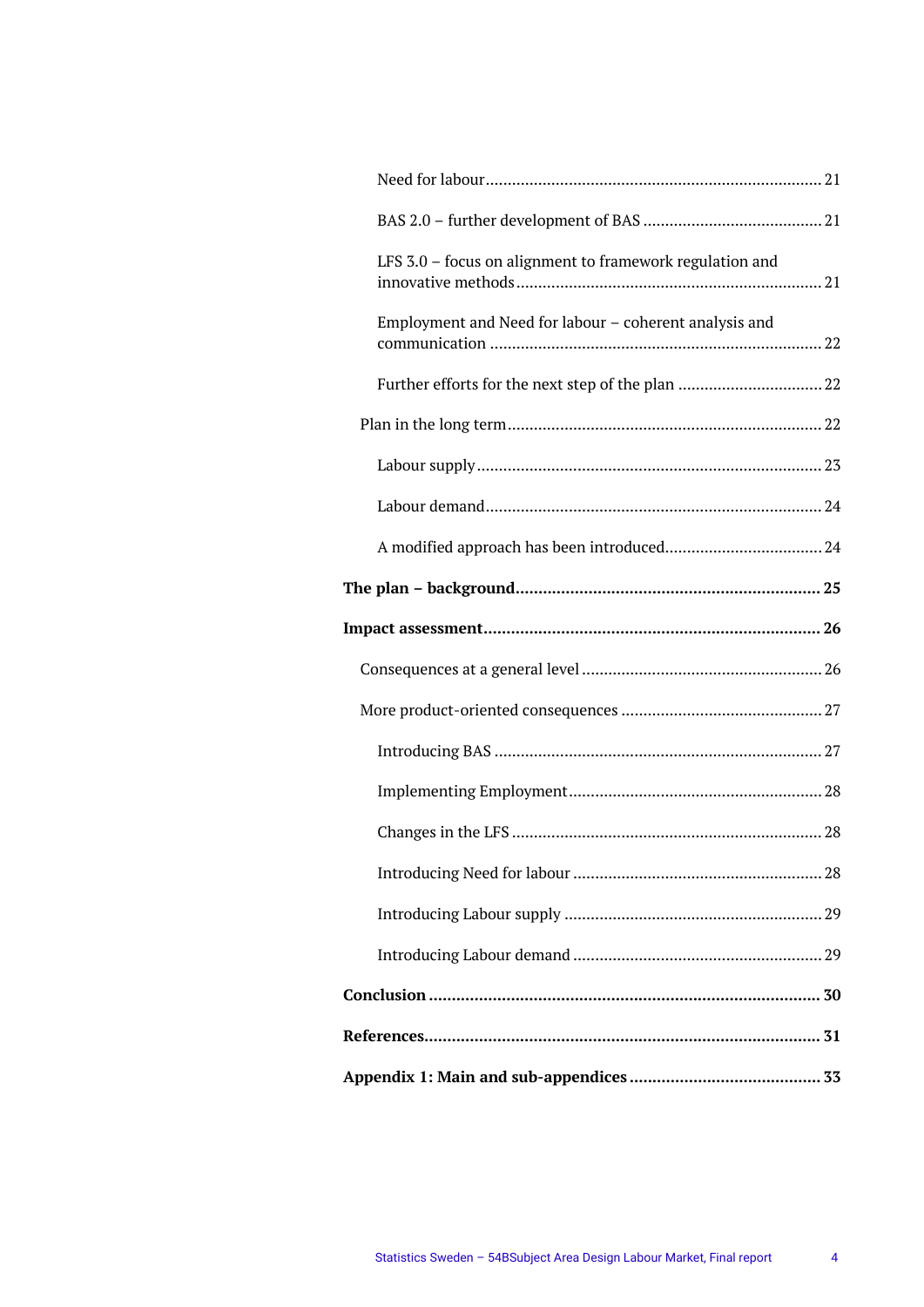# <span id="page-5-0"></span>**Summary**

Statistics Sweden has prepared a three-stage plan to establish modernised and future-proofed labour market statistics. From the final stage in 2025, Statistics Sweden will be responsible for two statistical areas under the subject area Labour Market – *Labour supply* and *Labour demand*. Each statistical area will contain one statistical product. The breakdown and content of these products will be based on information needs rather than the underlying survey or data source. *Statistics users' information needs* is key, but as an agency responsible for official statistics, Statistics Sweden is responsible for evaluating and prioritising these needs and for specifying the *purpose of the statistics*. Costs and the respondent burden will also be considerations when drawing up and specifying the purpose and quality requirements.

In the short term, 2021–2022, a new, mainly register-based statistical product will be introduced in the labour market area – Population by Labour Market Status (BAS). This product will constitute the basis for monthly register-based statistics on labour supply. As part of the content, it will include the statistics that are currently presented in the context of three existing statistical products. However, BAS will have more content, and thereby address more needs, possibly also for users who currently use the Labour Force Survey (LFS) as their main source of information concerning developments in the labour market. The aim is that BAS will evolve from a supplement to statistics based on directly collected data, to a replacement for parts of such statistics. In addition, Statistics Sweden will continue to develop the sampling design and estimation procedure in the LFS to improve accuracy.

In the medium term, 2023–2024, focus will be on harnessing the opportunities provided by PAYE tax returns per employee (AGI) in the statistical area *Labour demand*. This means that an even larger part of labour market statistics will be register-based, and that the volume of data collected directly from respondents, through sample surveys, will decrease. The products will be adapted also at this stage, resulting in fewer products. A total of six products, two of which are currently not classified as official statistics, will be replaced by two new products. One of these will make use of the opportunities provided by the AGI, while the other will provide a comprehensive approach on information needs concerning employers' demands for labour. One could say that the two new products reflect met and unfulfilled demand for labour, respectively. In addition, further work will include adapting the sampling design and estimation procedure in the LFS, with the objective of meeting set quality requirements at the lowest possible cost.

In the long term, as of 2025, the labour market statistics for which Statistics Sweden is responsible will consist of two products, one per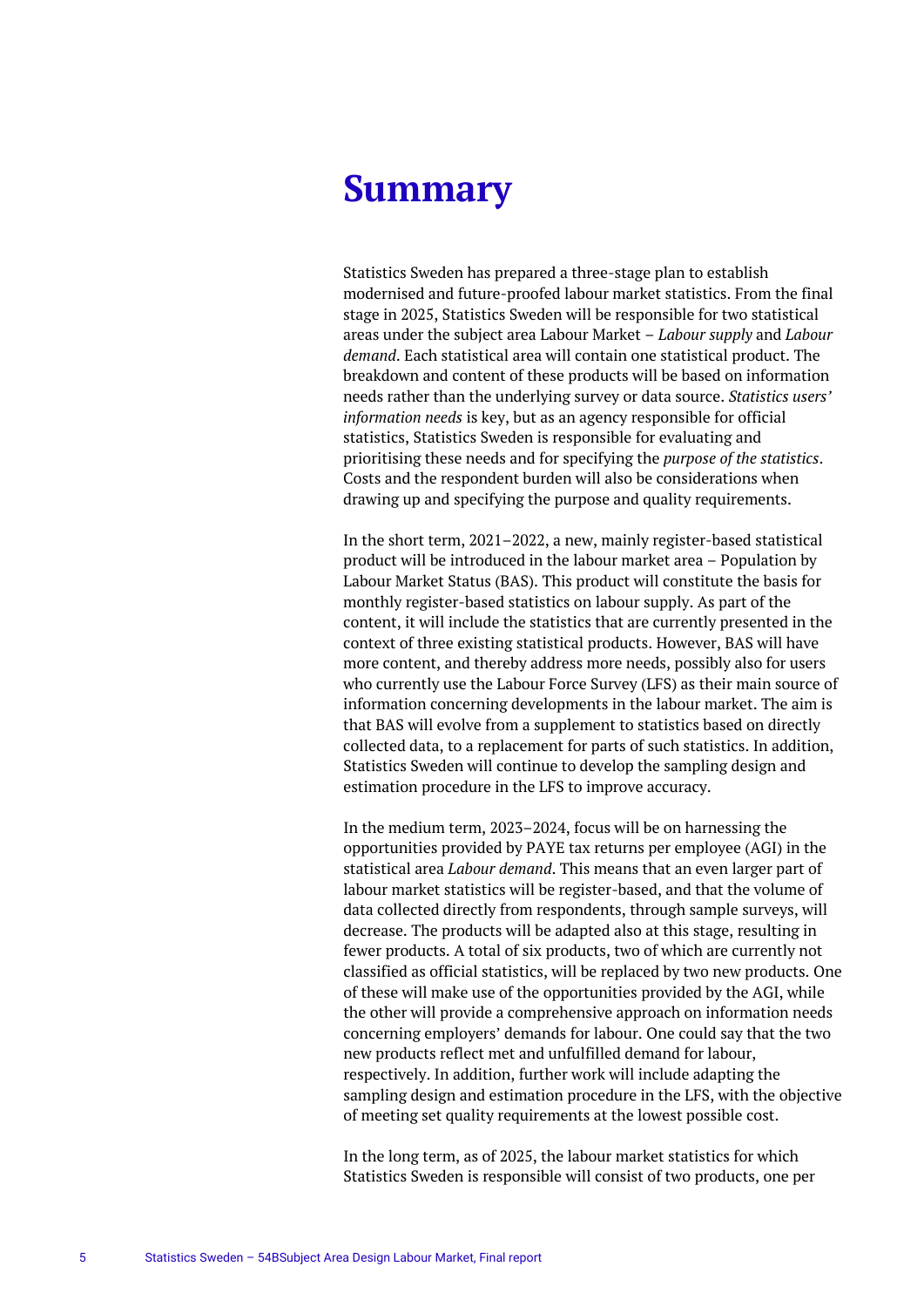statistical area. Both products are hybrids; that is, some statistics will be based on register data, while others will be based on data collected directly from respondents, through sample surveys. For broader, more comprehensive, products, the boundary between register-based and sample-based statistics becomes less relevant. This is a clear shift from today's statistics, which are mainly *sample-based with register-based elements*, to statistics that can be described as *register-based with sample-based elements*. Conditions have improved for coherence and coanalysis of various elements of the statistics, and value added can be created for users, for example in the form of additional content or improved descriptions of the statistics.

The plan involves a shift from the current situation, in which a product is often based on *one* collection activity or data source, to a future situation with fewer – but more comprehensive in terms of content – products based on the information needs to be met. Regular dialogue with users has been an important dimension of our work and the objective is to work iteratively with users also during the implementation of the plan. Future labour market statistics will be based on register data to a much larger extent than today. In line with a growing proportion of statistics becoming register-based, at the same time changes are being introduced that aim to reduce the need for data acquired through direct collection. The respondent burden will be reduced considerably, as well as costs for direct collection, not least for the LFS.

The objective is that the statistics, given the circumstances, will be fully developed at any given time in terms of use of existing register data. Implementing the plan will lead to changes in opportunities as well as risks. For both Statistics Sweden and users of the statistics, parts of this transition may be extensive and challenging. However, Statistics Sweden deems the shift to be necessary – in part to tackle the task of reducing the respondent burden, in part due to the challenge concerning non-response in the LFS, with implications for both the quality of the statistics and the cost of production. As a statistical agency, Statistics Sweden is obliged to evaluate and prioritise user needs, in order to determine which statistics to produce, given existing resources and constraints. The presented plan for future labour market statistics can thus be seen as a means for Statistics Sweden to systematically and cohesively take its responsibility for the subject area Labour Market.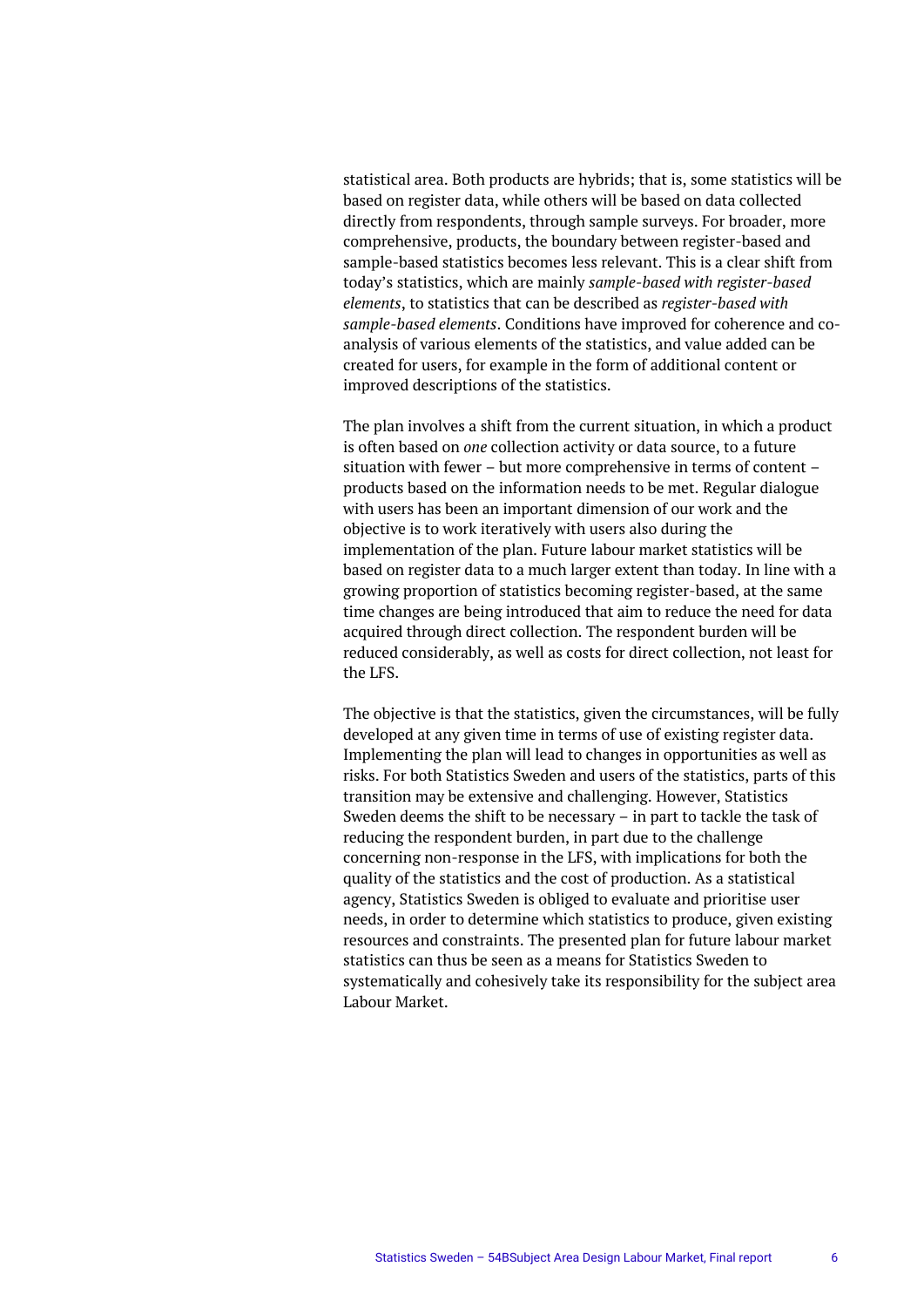# <span id="page-7-0"></span>**Introduction**

The Official Statistics Act (SFS 2001:99) and the Official Statistics Ordinance (SFS 2001:100) provide the legal framework for the official statistics of Sweden. Under the Ordinance, three government agencies are to be responsible for official statistics in a total of eight statistical areas within the subject area Labour Market. These statistical areas are presented in Table 1.

| Table 1. Official statistics in the subject area Labour Market |
|----------------------------------------------------------------|
|----------------------------------------------------------------|

| <b>Statistical agency</b>                    | <b>Statistical area</b>                                                                                                                              |
|----------------------------------------------|------------------------------------------------------------------------------------------------------------------------------------------------------|
| <b>Swedish Work Environment</b><br>Authority | <b>Work environment</b><br>Work-related injuries and ill health                                                                                      |
| <b>National Mediation Office</b>             | Wages, salaries and labour costs                                                                                                                     |
| <b>Statistics Sweden</b>                     | <b>Labour Force Survey</b><br>Aggregate gross wages<br>Sick pay<br>Employment, gainful employment and working<br>hours<br>Vacancies and unemployment |

In addition to official labour market statistics, other government statistics within the labour market area, not least the Swedish Public Employment Service's operational statistics, are also of great use.

Labour market statistics form an essential foundation for analysis, study, research, and political decisions, at both the national and international level. In the latter context, the European Union is an important user and actor, and certain parts of the labour market statistics are governed by European regulations with the purpose of making statistics comparable between countries.

Demands on the statistics, like the conditions for their production, have changed over time. While information needs tend to expand, both in terms of content and timeliness, the conditions to study developments in the labour market using sample surveys have deteriorated.<sup>[1](#page-7-1)</sup> The world around us is changing and individuals' willingness to participate in surveys has diminished significantly. One example is the Labour Force Surveys (LFS), in which the response rate has dropped by about 30 percentage points since 2010. This rise in non-response leads to less accurate estimates and higher data collection costs. Therefore, it necessary to develop new methods as well as find other data sources

<span id="page-7-1"></span>1 See, for example, Luiten, Hox and de Leeuw (2020).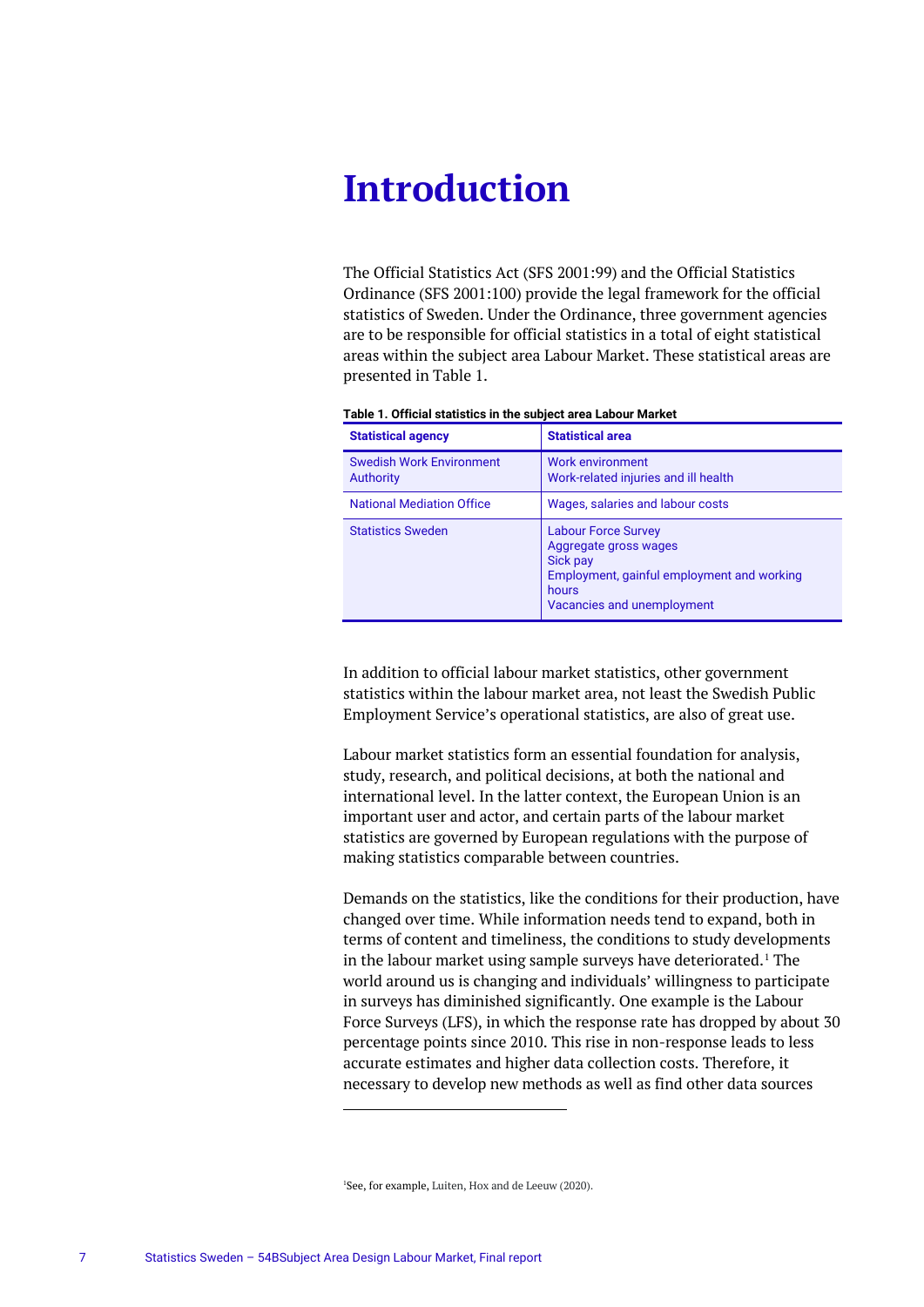that can replace, or at least reduce, the need for such data that are currently being collected directly.

In addition, each statistical agency is obliged to take the response burden into account when data are collected for official statistics, and statistical agencies are to, as far as possible, use data from existing registers in the production of official statistics. The conditions for doing so have improved recently through access to new administrative data, not the least the PAYE tax returns per employee (AGI). This data source holds great potential for reducing direct data collection and creating improved conditions for coherence in the labour market statistics.

Against this background, Statistics Sweden has decided that *A design for completely modernised labour market statistics* will form one of four endeavours in the period between 2020 and 2022. As part of the endeavour, a development initiative labelled Subject Area Design Labour Market has been conducted. The work has aimed to analyse and identify current use and needs of labour market statistics, and using this as a starting point, to provide a broad analysis of the status of these statistics. The task has also included proposing new statistics that describe the Swedish labour market. These efforts have been conducted in dialogue with central users and have been carried out in cooperation with Swedish Public Employment Service, the Swedish Work Environment Authority, and the National Mediation Office. A more detailed description of the task and the background for Subject Area Design Labour Market is available in *Ämnesdesign Arbetsmarknad, huvudbilaga 1: Uppdrag och genomförande* (Statistics Sweden, 2021d).

The present report is the final report for Subject Area Design Labour Market. It begins with a description of the overall direction of the future labour market statistics as seen by Statistics Sweden. This is followed by the plan for modernising and future-proofing Statistics Sweden's part of the official labour market statistics. The plan describes what Statistics Sweden wishes to achieve with its statistical responsibility in the labour market area, in the short, medium and long term. The report also includes a general impact assessment of the plan. Although resources have not yet been allocated to the plan, it is evident that a lot of work, of varying nature, remains to be done for its implementation.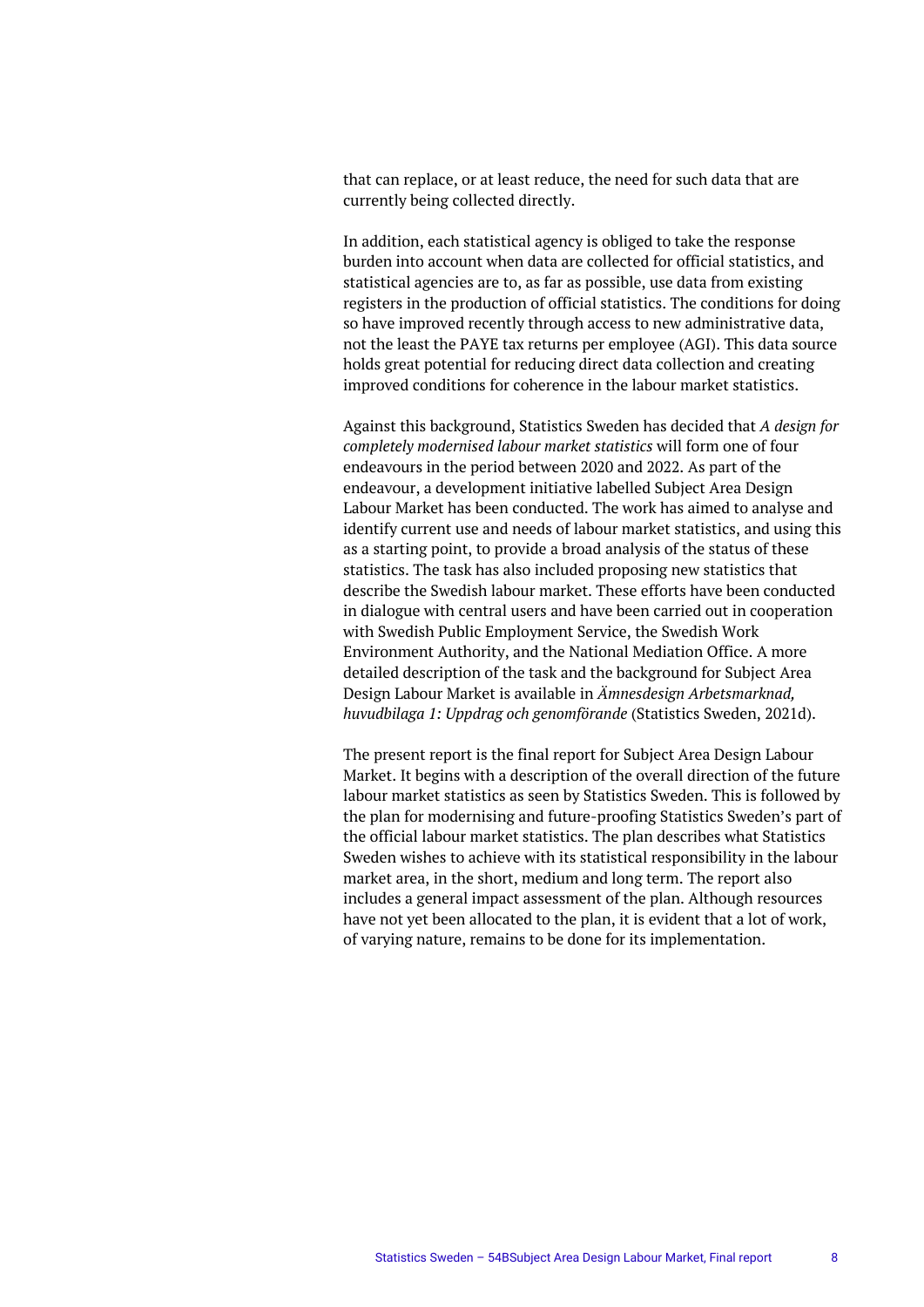# <span id="page-9-0"></span>**Future labour market statistics – important aspects**

Labour market statistics are essential for following and evaluating both the state and progression of the labour market and the economy. The statistics are based on various sources, consist of several different products<sup>[2](#page-9-1)</sup>, are to a large extent regulated by the EU and are produced by various government agencies. It is essential that a reform of the statistics is done in a way that ensures a consistently sufficient basis for decisions, which may require parallel reporting for a period. Any planned changes therefore need to be introduced gradually, rather than altogether at one time. Furthermore, the level of complexity in reforming various elements of the statistics varies, for example depending on access to alternative data sources for the production of statistics.

The plan for future labour market statistics presented by Statistics Sweden forms part of the agency's stated ambition to meet user needs and *at the same time* reduce its dependence on direct collection. The statistics are to meet user needs and must be of good quality, while taking into account aspects such as resource use and respondent burden. An important starting point in preparing the plan has been to use, as far as possible, existing – that is, already collected – data for the production of the statistics. Special importance is given to administrative data from other government agencies. The goal is that future statistics are to be register-based and sample-assisted, rather than vice versa.

Key aspects of the work performed and the plan produced are presented below. The plan itself is presented in greater detail in the section *A plan for the future labour market statistics*.

<span id="page-9-1"></span><sup>2</sup> In the system for Official Statistics of Sweden (the SOS system), a statistical product, or "product" for short, refers to an established concept used to describe which statistics are being produced. Normally, there is a one-to-one relationship between a product and a statistical survey, although there are exceptions.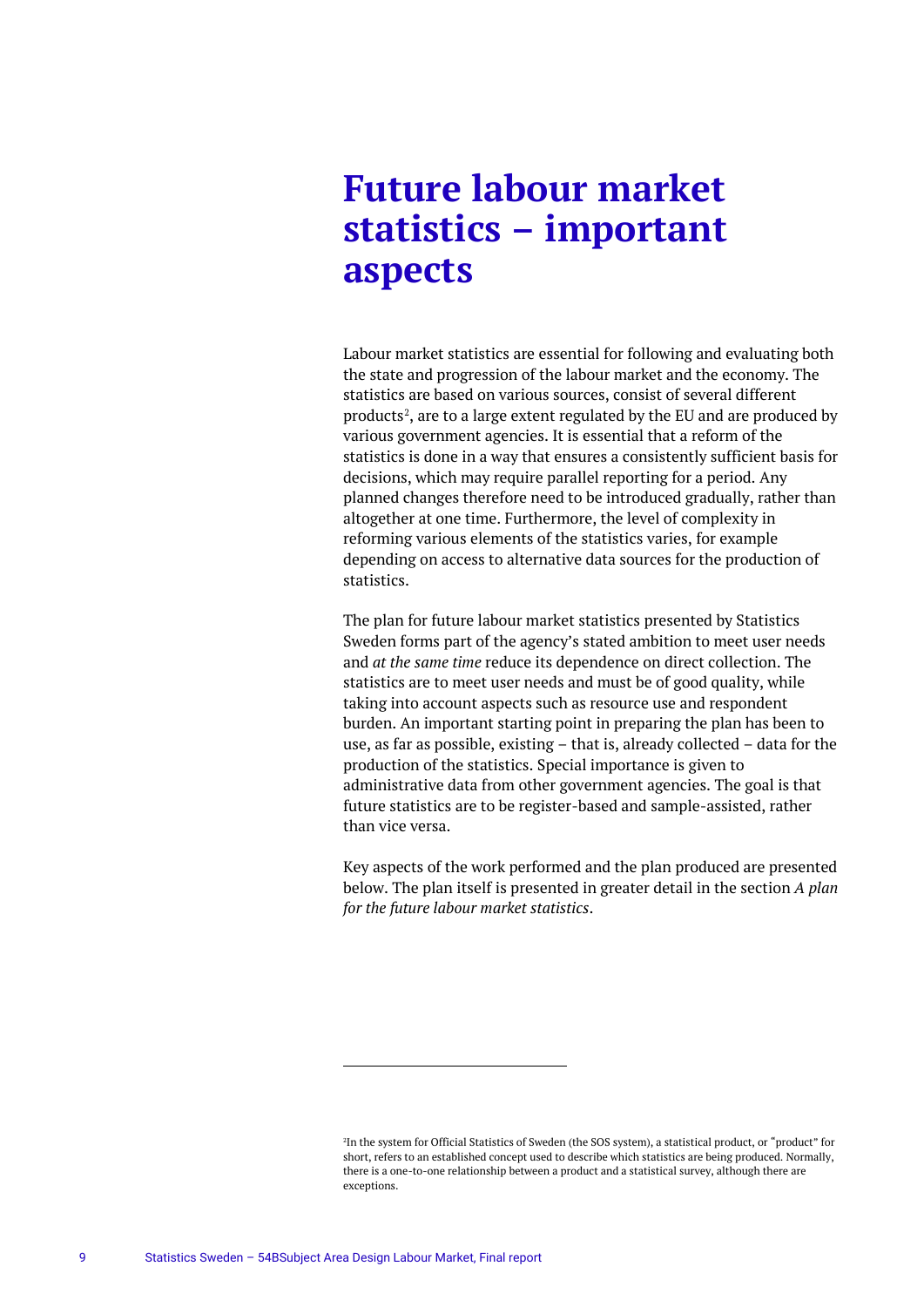# <span id="page-10-0"></span>**Focus on the relevance of the statistics[3](#page-10-3)**

*Relevance*, which is one of the main components in the concept of quality as regulated by Statistics Sweden's Ordinance on the quality of official statistics (SCB-FS 2016:17), has been the starting point for much of the work on Subject Area Design Labour Market. The Ordinance states that the concept of quality is to be used in the development and production of official statistics.

*Relevance* concerns how well the statistics address the questions that are important for users, given the considerations that has been made concerning their needs, associated quality requirements regarding the statistics, the cost of producing the statistics, and the respondent burden.

To ensure that future labour market statistics will be relevant, Statistics Sweden needs to have good insight into, and an understanding of, users' needs, and must be clear concerning the purpose of the statistics. Formally, this relates to the subcomponents *User information needs*, which deals with users' needs for statistical information, and the *purpose of the statistics*, which deals with the goal of the statistics; that is, which information needs the statistics intend to meet.

#### <span id="page-10-1"></span>**Understanding users' information needs**

Only with good insight into and an understanding of users' needs can Statistics Sweden fulfil its commitment as an agency responsible for official statistics. This is why dialogue with users has been an important dimension of the work on Subject Design Labour Market and for drafting the plan presented in this report.

The work on subject area design has made clear that, in addition to Statistics Sweden's user groups<sup>[4](#page-10-4)</sup>, Statistics Sweden should hold other types of dialogue with users to understand their needs. A gradual introduction of changes, in accordance with this report, prompts a need for Statistics Sweden to establish new forms of regular dialogue with key users concerning results, needs, and type of use. These dialogues will have two main purposes: to produce input for determining the purpose of the statistics and to include users in developing the statistics.

#### <span id="page-10-2"></span>**Clarifying the purpose of the statistics**

The content of the statistics is to be determined based on documented user needs and international requirements. Different users have

<span id="page-10-3"></span><sup>&</sup>lt;sup>3</sup> The content of this section is partially based on the quality conception of official statistics. For further information, see [Kvalitet för den officiella statistiken, en handbok, version 2:2 \(scb.se\),](https://www.scb.se/contentassets/4e625b9324b54e7fa5c4db77cedb7ebc/ov9999_2020a01_br_x99br2001.pdf) (Statistics Sweden, 2020b).

<span id="page-10-4"></span><sup>4</sup> Se[e https://www.scb.se/anvandarrad](https://www.scb.se/anvandarrad) (accessed 2021-05-17).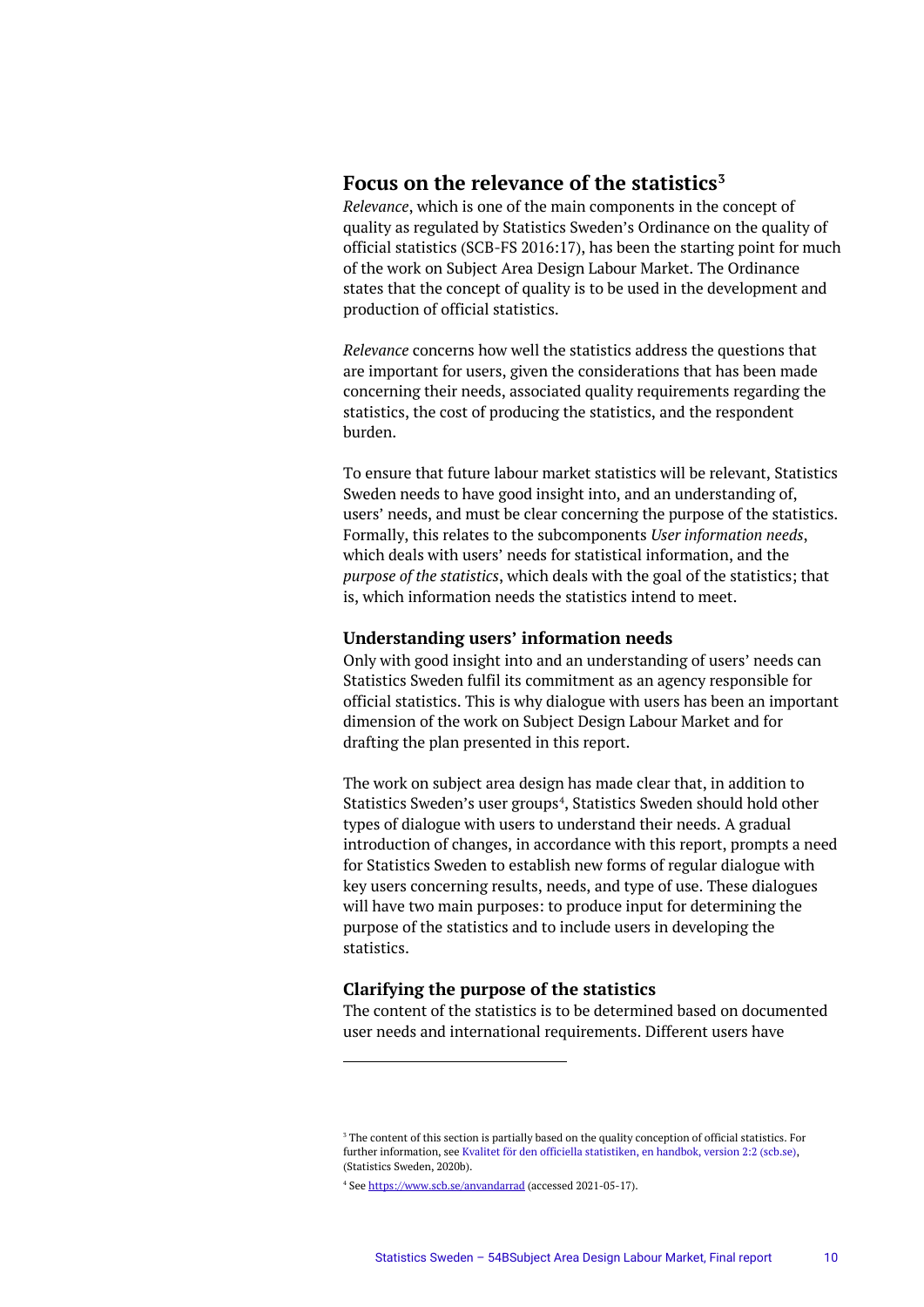different needs. With its responsibility for official statistics, it follows that Statistics Sweden is responsible for evaluating and prioritising among those needs and for specifying the purpose of the statistics. Clarifying and communicating this has been an important part of the work on the subject area design.

When the purpose and quality requirements have been drawn up and specified, costs and respondent burden also need to be considered. The link between quality and cost is essential, although it can seldom be stated explicitly. The respondent burden is to be kept low by primarily using existing data and digital direct collection.

To enable an overview of the whole range, and to make it easier to understand the phenomena that the statistics are intended to highlight, statistical products are primarily named based on the content of the statistics, rather than, for example, the collection method.

#### <span id="page-11-0"></span>**Comparability is an important consideration**

A clear-cut conclusion that can be drawn from the user dialogues held in the scope of Subject Area Design Labour Market is that comparability over time – as well as between groups – is a core user need that must be considered when specifying the purpose of the statistics. This is why it is a stated ambition that future labour market statistics must also enable comparisons over long periods of time for central target characteristics. When implementing the plan, this is an important aspect to consider.

# <span id="page-11-1"></span>**The statistics are modernised and future-proofed**

#### <span id="page-11-2"></span>**Design based on new conditions**

To ensure that Statistics Sweden uses existing resources efficiently, and at the same time reduces the respondent burden, it is essential to establish an approach that, over time, leads to an increasing element of register-based statistics. The goal is to establish an approach that ensures **fully developed** register-based labour statistics at any given time, based on the prevailing conditions. This approach includes regularly evaluating the applied solutions, according to a set schedule, and actively working to increase use of existing data<sup>[5](#page-11-3)</sup> with a view to:

- improving the quality of the statistics;
- increasing resource efficiency; and
- reducing the respondent burden.

<span id="page-11-3"></span><sup>5</sup> This also includes data that is *not* used today in the scope of the production of official statistics.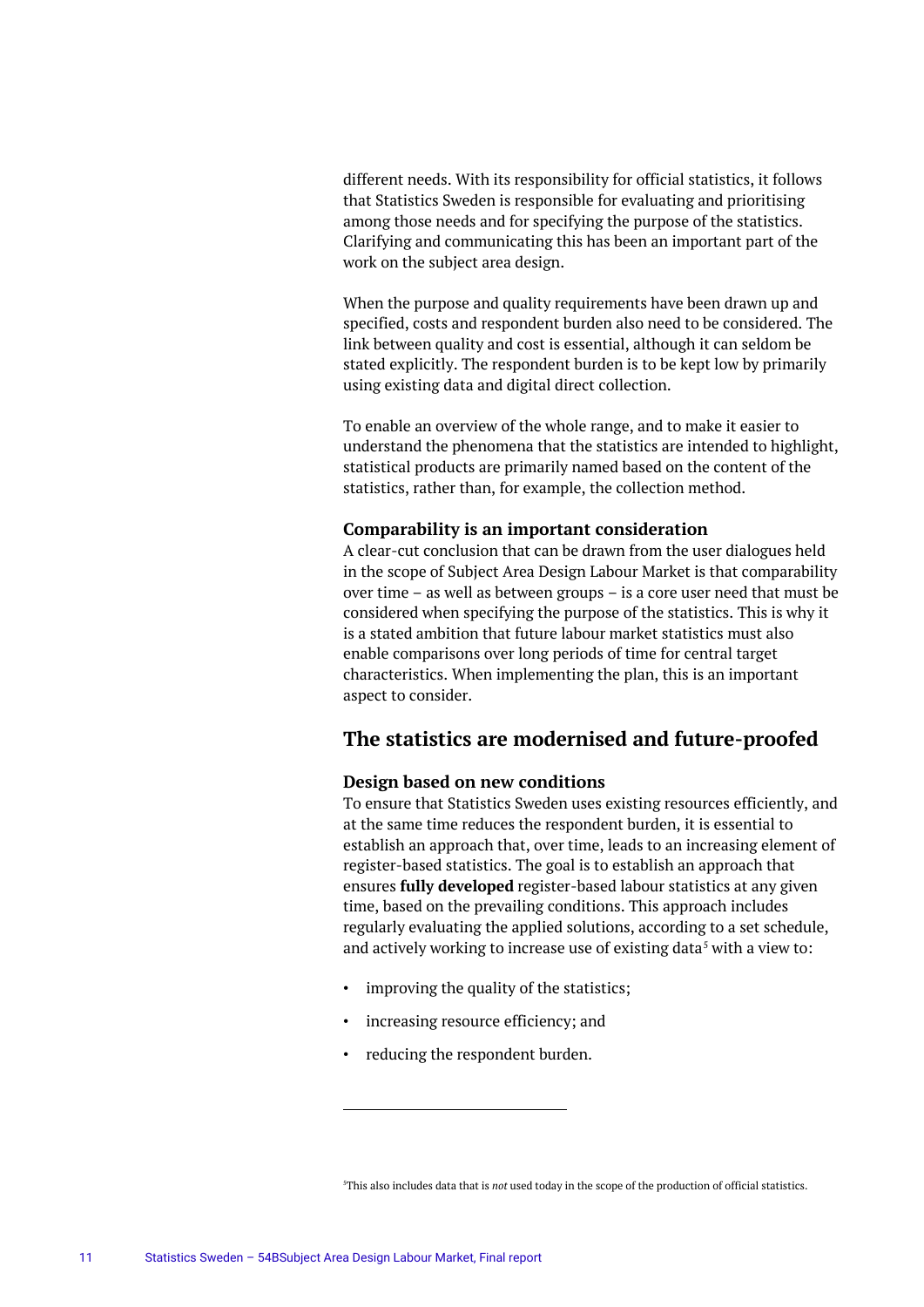Such an approach can be viewed as the implementation of Section 4 of the Official Statistics Ordinance (SFS 2001:100):

> *Data for official statistics shall be collected in such a way as to make the response process*

- *1. as simple as possible,*
- *2. in proportion to users' needs, and*
- *3. a reasonable burden on the respondents.*

*In their production of official statistics, the statistical agencies are to use information for existing registers to the greatest extent possible.*

#### <span id="page-12-0"></span>**Smart data capture**

Systematic efforts to ensure and increase access to data, including administrative data, is an important task for Statistics Sweden. Central elements include external monitoring and cooperation with potential data suppliers. Ultimately, it is a matter of taking responsibility for the use of resources and the respondent burden. This may also include the need for Statistics Sweden to work actively with other government agencies to increase access to relevant administrative data. This may involve new data as well as existing data that becomes available at a higher frequency, for example monthly. Partially new forms of cooperation may be set up to ensure that needs related to the implementation of the plan are taken into account.

#### <span id="page-12-1"></span>**Direct collection of data also needed in the future**

Despite an increasing focus on register-based statistics, direct collection of data will also be needed in the future as a basis for:

- evaluating the quality of register-based statistics;
- estimating models that can be used to produce statistics; and
- producing statistics concerning information needs that cannot be met using register data.

Sample sizes, survey scope and frequency of the statistics will be determined by and adapted to access to register data, prioritised user needs, and Eurostat<sup>[6](#page-12-2)</sup> and International Labour Organisation (ILO) requirements.[7](#page-12-3) However, the overarching aim is that the future labour

<sup>6</sup> See Statistics Sweden (2020a).

<span id="page-12-3"></span><span id="page-12-2"></span><sup>&</sup>lt;sup>7</sup>In addition to international regulations Statistics Sweden's appropriation directions state that the agency shall deliver data from the Labour Force Surveys to the Government Offices to the agreed level of detail and in a format adapted to the Government Offices' needs.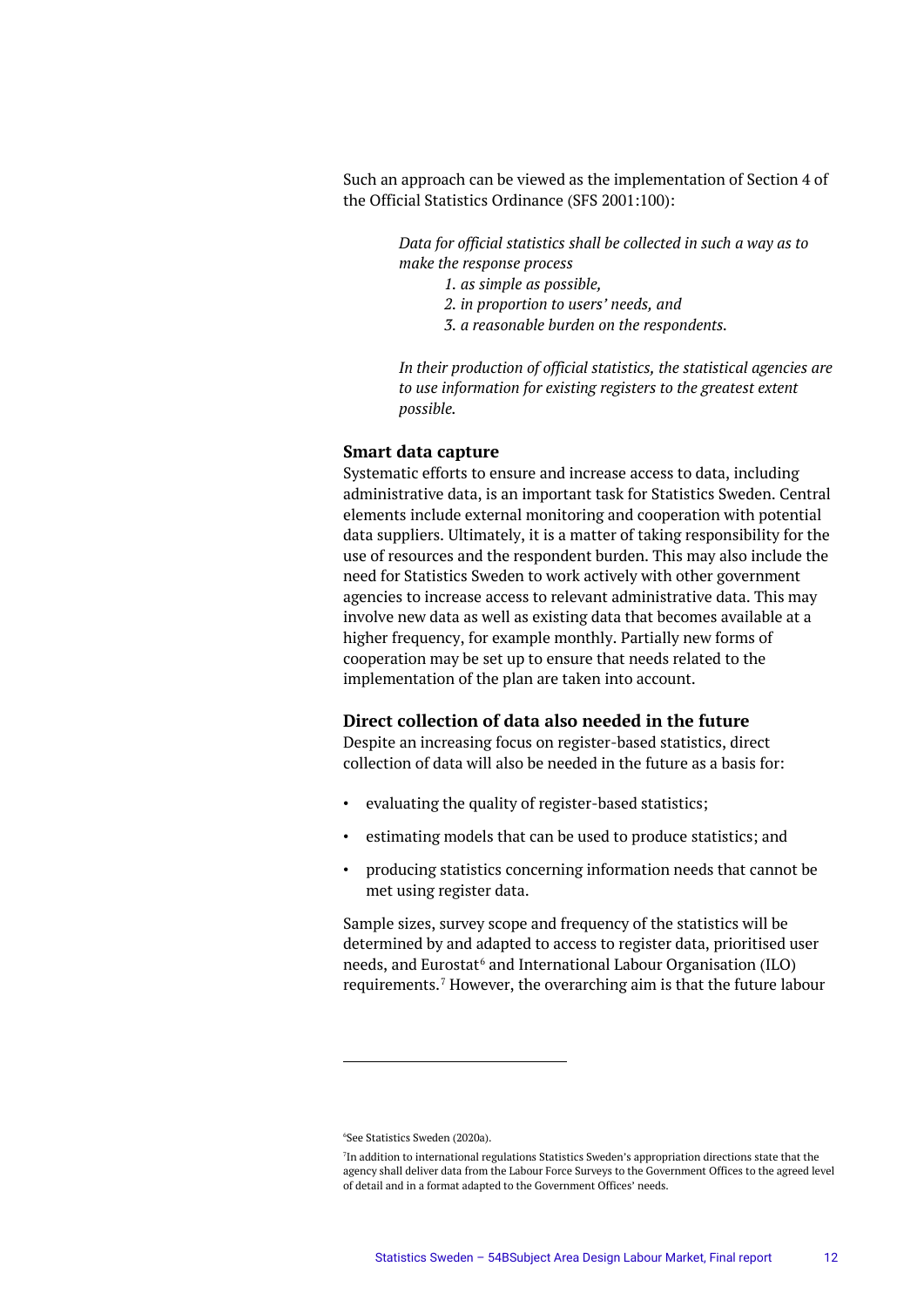market statistics are to be register-based and sample-assisted, rather than sample-based and register-assisted.

# <span id="page-13-0"></span>**More analysis – expanded content and improved capacity**

In utilising the potential provided by greater use of existing data, in terms of coherency and reducing direct collection, resources will be freed up in the long run. At the same time, more resources will be needed for the production of new statistics, and to perform further analyses. The latter will include carrying out more analysis-related activities to better explain the statistics and put them in a context, as well as adding other statistics and analysis as needed. Thus, it is a matter of production and quality assurance, as well as reporting and communication of statistics.

To realise the potential of greater use of existing data, Statistics Sweden needs to consider an increased use of more complex methods – and models – in its statistical production. At the same time, the more complex methods are used, the greater the analysis capacity and capability need to be. Thus, analysis capacity and capability partly need to be dimensioned based on the type of methods and models that Statistics Sweden intends to use going forward.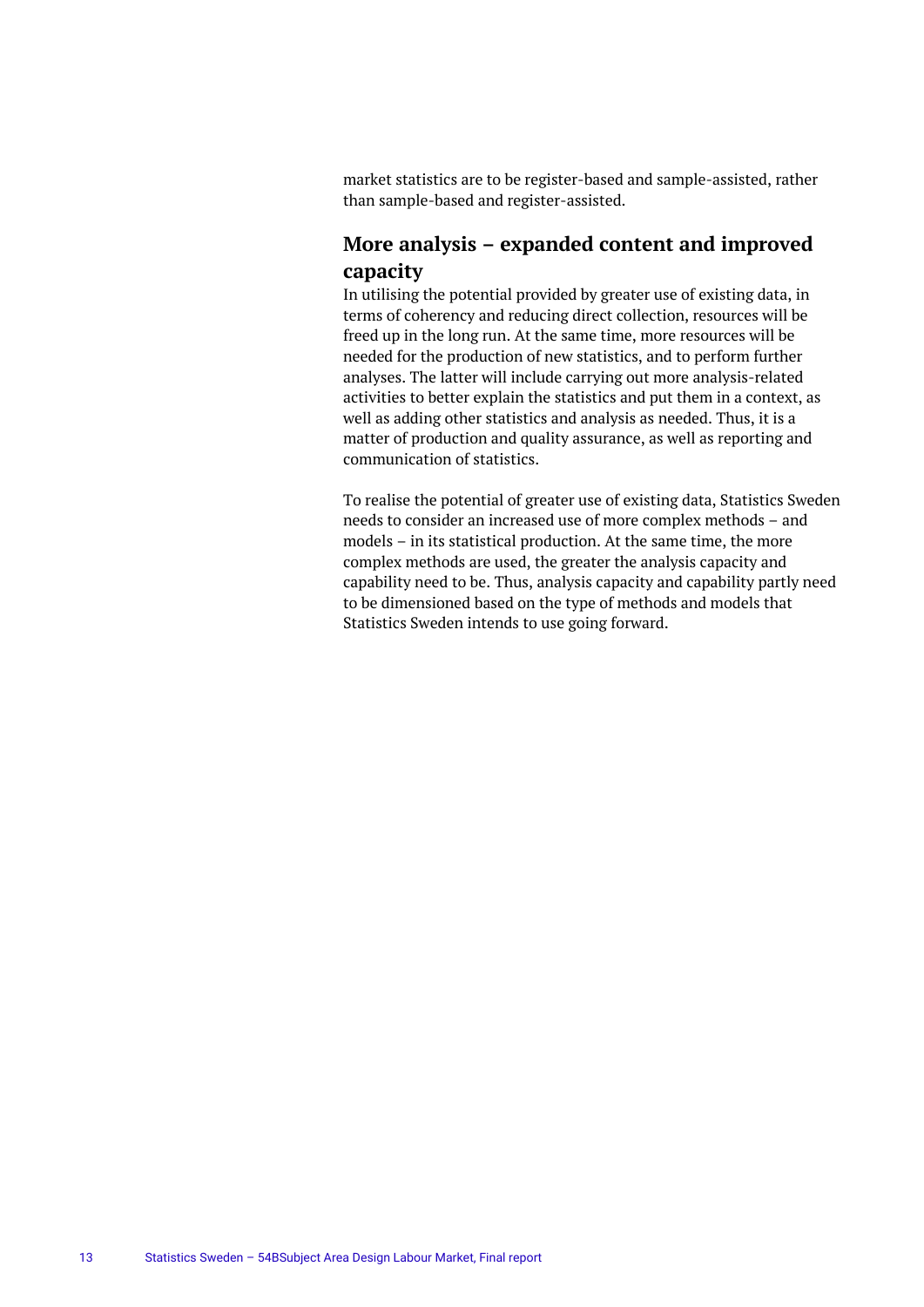# <span id="page-14-0"></span>**A plan for the future labour market statistics**

This section includes a description of the plan that Statistics Sweden will use to develop the labour market statistics during the period from 2021 to 2025. The plan is described using text and figures that show the intended product structure at various points in time along the road to modernised and future-proof labour market statistics. The starting position for Statistics Sweden in terms of official statistics in the subject area Labour Market is shown in Figure 1.

**Figure 1. Statistics Sweden's current statistical areas and products within the subject area Labour Market (appropriations income 2020)**



Green rectangles in Figure 1 indicate the statistical areas<sup>[8](#page-14-1)</sup> for which Statistics Sweden is responsible today, while orange rectangles indicate the products that make up official statistics. The statistics are reported *yearly* for Labour statistics based on administrative sources (RAMS), Gross pay based on administrative sources (LSUM), and the Swedish Occupational Register with statistics (YrkesReg), *quarterly* for Aggregate gross pay, payroll taxes and preliminary tax statistics from employers'

<span id="page-14-1"></span><sup>8</sup> A review of all statistical areas is under way within the scope of the Council for Official Statistics. This review is expected to result in a request to the Government during 2021. Subject Area Design Labour Market has taken part in the process of proposing the statistical areas for which Statistics Sweden should be responsible.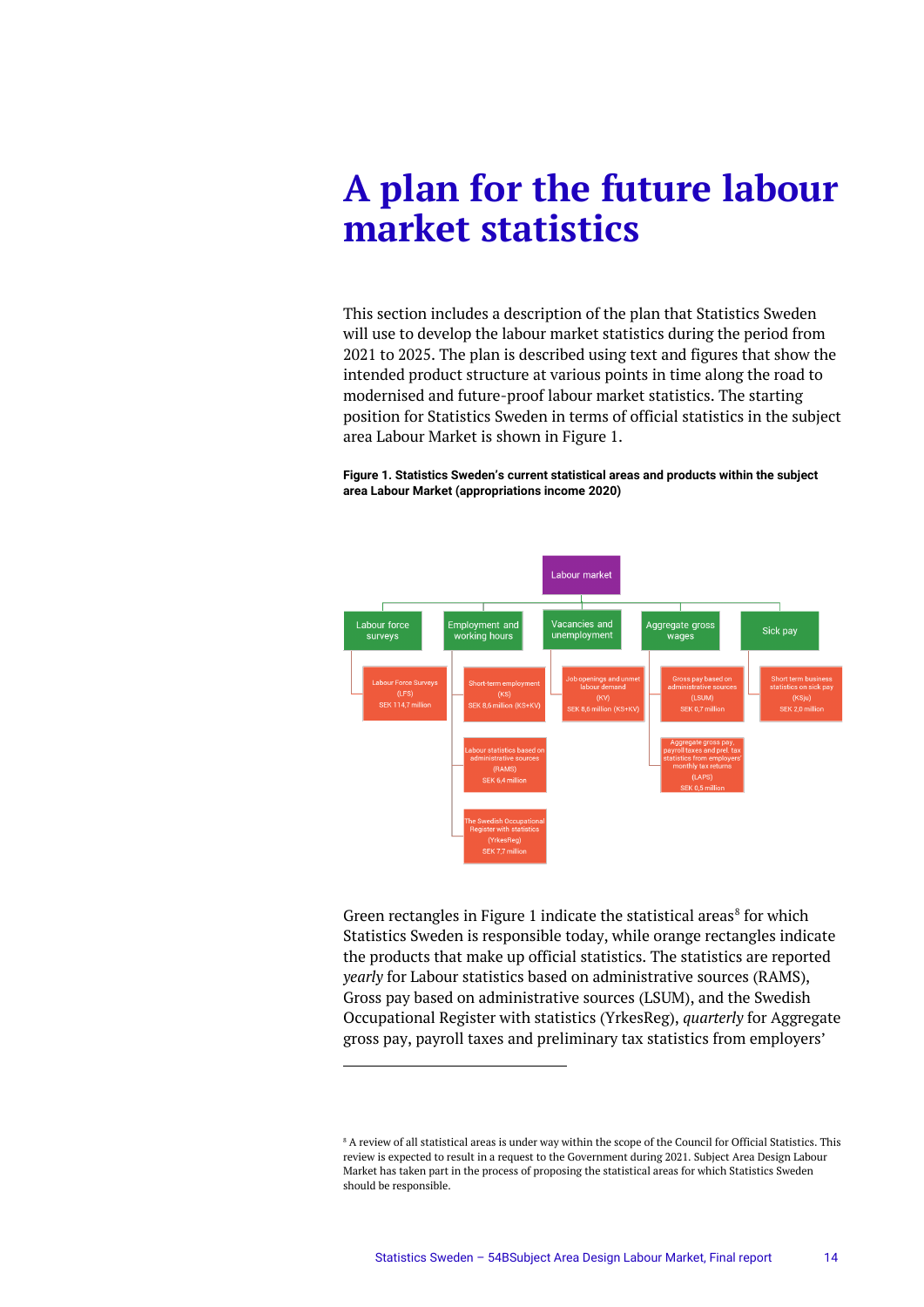monthly tax returns (LAPS), Short-term business statistics on sick pay (KSju), Job openings and unmet labour demand (KV), and Short-term employment (KS), and *monthly* for the LFS. In addition, for the LFS, statistics on the reference periods' quarter and year are reported quarterly and yearly.

#### <span id="page-15-0"></span>**Future structure**

After the plan has been implemented, in 2025 Statistics Sweden will be responsible for two statistical areas under the subject area Labour Market. Each statistical area will contain one statistical product. The breakdown of these products will be based on information needs, rather than, for example, the underlying survey or data source. For both these products, some estimates will be based on register data, while others will be based on data collected within the framework of a sample survey. Going forward, the term "hybrid product" will be used to refer to a product with these characteristics.

A number of steps need to be taken along the way in order to achieve this goal. The plan for the future labour market statistics is therefore divided into three stages. These are illustrated by figures that show the intended product structure at every point in time. Each figure shows which products are new (yellow rectangles), and how previous products (white rectangles) fall under these. All products aim to meet information needs, although this is not explicitly stated in the figures<sup>[9](#page-15-2)</sup>. For an overview of information needs in the labour market statistics, see Appendix 3 in *Ämnesdesign Arbetsmarknad, huvudbilaga 4: FURBAS*  slutrapport (Statistics Sweden, 2021g)<sup>10</sup>.

The various sections of the plan are explained based on how they meet user needs, are able to reduce the respondent burden, or reduce production costs<sup>[11](#page-15-4)</sup>, or several of these in combination. The plan includes references to the appendices that contain further information about the rationale behind each section.

### <span id="page-15-1"></span>**Plan in the short term**

In the short term, the period 2021–2022, a new, mainly register-based statistical product will be established in the labour market area – Population by Labour Market Status (BAS). This product will form the basis of register-based statistics regarding individuals in the labour market. Part of the content will include the statistics that are currently presented in the context of the three existing statistical products.

<span id="page-15-2"></span><sup>9</sup> For products included in the plan in the medium and long term, part of the work going forward will consist of evaluating and prioritising needs in detail to determine the purpose of the statistics.

<sup>10</sup> FURBAS addresses the question *Fully register-based labour market statistics – how far can you go?*

<span id="page-15-4"></span><span id="page-15-3"></span><sup>&</sup>lt;sup>11</sup> Productivity in Statistics Sweden's appropriation activities is to increase by at least 3 percent on average (see Statistics Sweden's appropriation directions for 2021).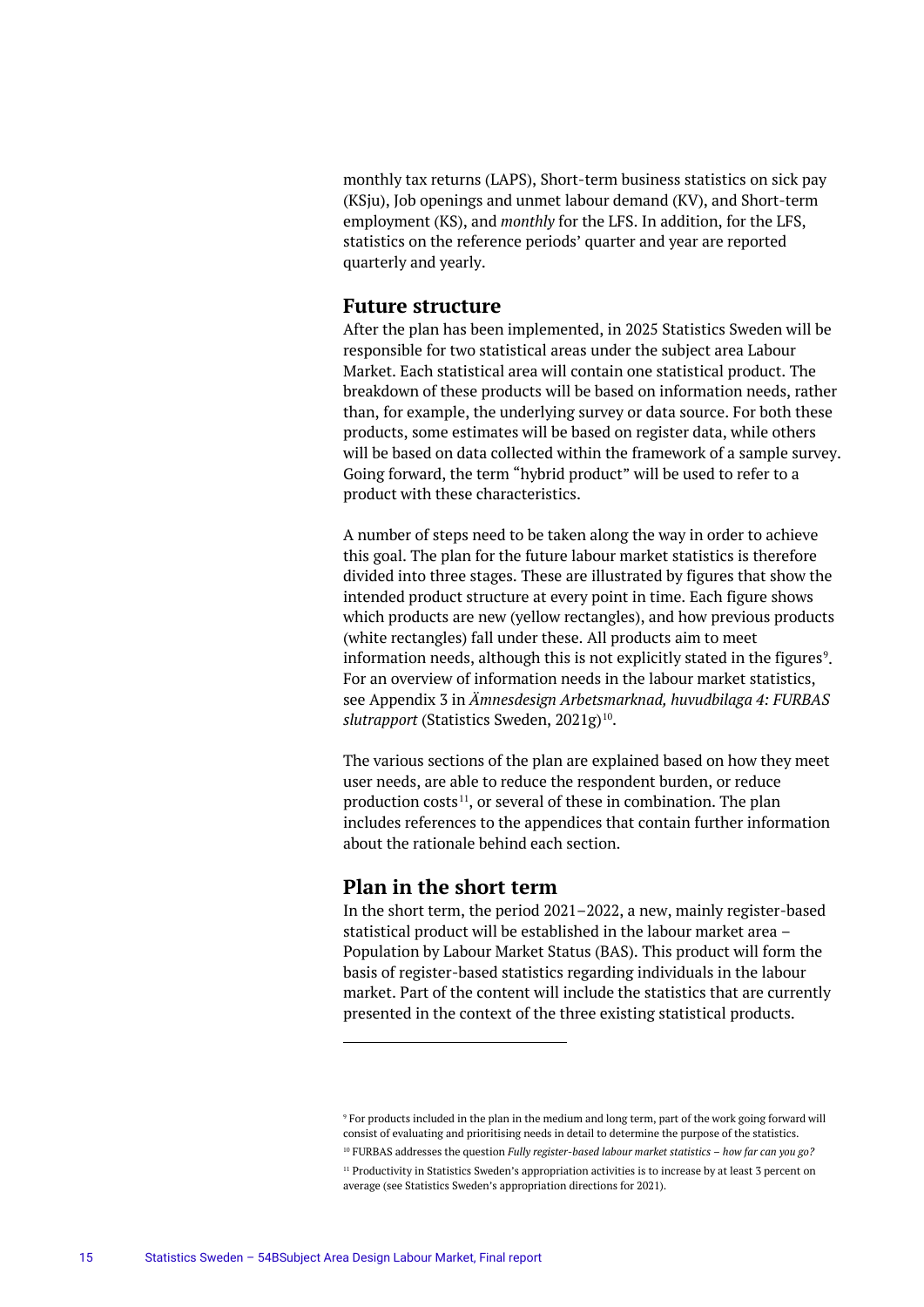However, BAS will have more content, and thereby address more needs, possibly also for users who currently use the LFS as their main source of information on the progression of the labour market.

The goal is to develop BAS from a supplement to statistics based on data that is directly collected, such as the LFS, to enable replacing parts of such statistics. In addition, Statistics Sweden will continue to develop the sampling design and estimation procedure in the LFS in order to improve accuracy. Figure 2 shows a summary of the plan in the short term.



Figure 2. **Statistics Sweden's statistical areas\* and products in the subject area Labour Market in the short-term\*\***

\* The statistical areas in the figure are based on a future breakdown in the statistical areas. Until the new statistical areas are determined, BAS needs to be handled in a way that will work with today's statistical area breakdown.

\*\* Text in italics refers to proposed designation, yellow rectangles indicate a new product and white rectangles indicate a product that is being replaced by a product in a yellow rectangle.

### <span id="page-16-0"></span>**Population by Labour Market Status – future register-based labour market statistics on the supply side**

Statistics Sweden will introduce the product BAS as of 2022. BAS will be a hybrid product, but it will be mainly register-based. The AGI from the Swedish Tax Agency will be a central data source for BAS. These data will be supplemented by other register data from several other government agencies<sup>12</sup>. BAS will meet information needs that are currently being met by the products RAMS, YrkesReg<sup>[13](#page-16-2)</sup> and LSUM. This

<span id="page-16-1"></span><sup>&</sup>lt;sup>12</sup> In addition to the Swedish Tax Agency, there are currently plans to use information from the Swedish Social Insurance Agency, the Swedish Pensions Agency, the Swedish Board of Student Finance, and the National Board of Health and Welfare.

<span id="page-16-2"></span><sup>&</sup>lt;sup>13</sup> The content of the YrkesReg is based on information that, to a large extent, is directly collected in the scope of the system of official statistics. This is partly information collected in the scope of the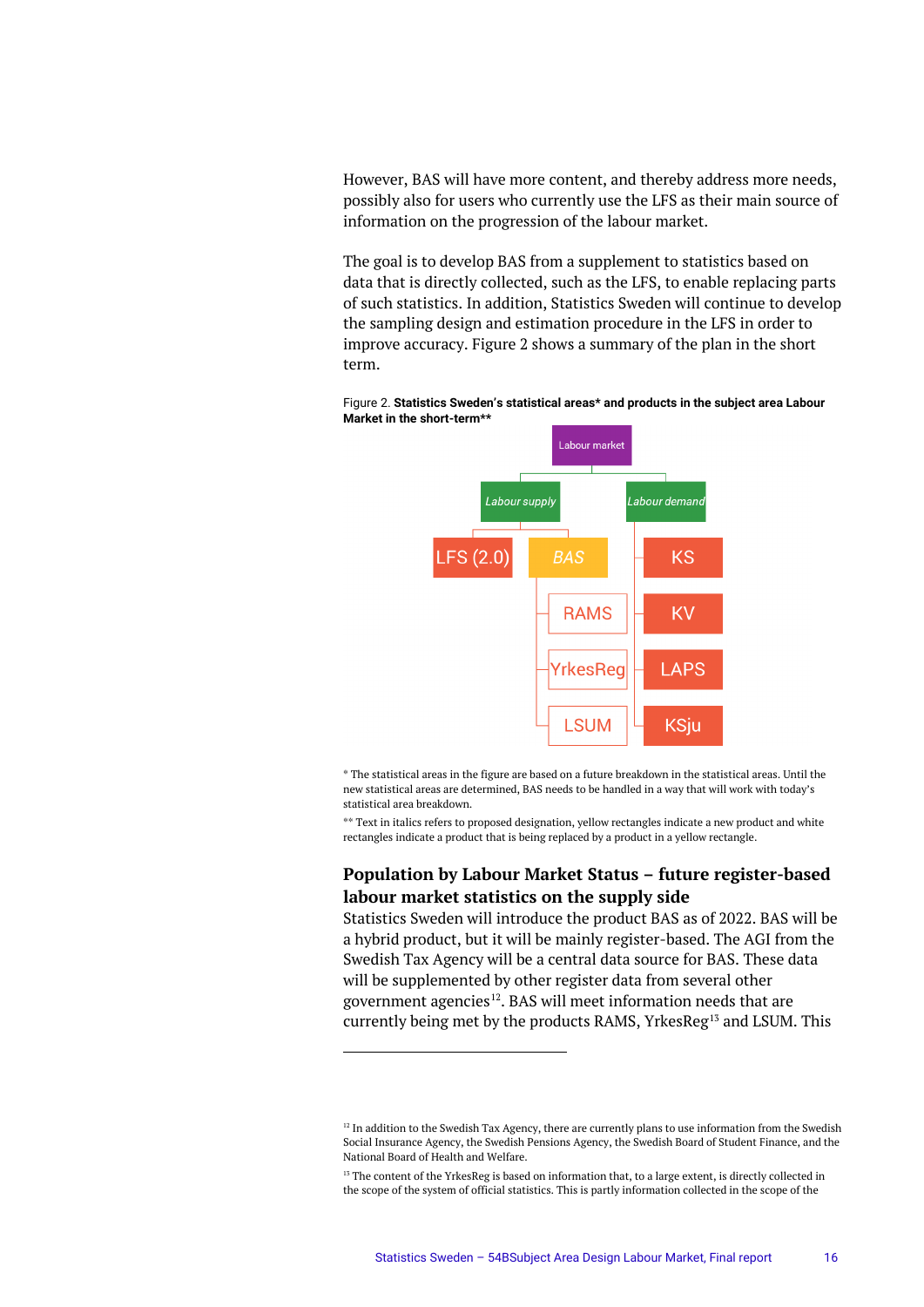means that, in an initial step, Statistics Sweden's official statistical products will be reduced from today's eight, to six products.

The introduction of BAS will result in expanded register-based content with more target characteristics and a higher frequency than today's register-based labour market statistics. The latter, in particular, will be a major change compared with today. In the short term, this will mean a raised level of ambition for Statistics Sweden's production of labour market statistics. For further information on BAS, see Statistics Sweden (2021g). For further information on the user needs underpinning the BAS proposal, see *Ämnesdesign Arbetsmarknad, huvudbilaga 2: Användarbehov inom arbetsmarknadsstatistiken* (Statistics Sweden, 2021e).

Reporting in BAS will be expanded gradually. A first version of BAS will be presented in the second quarter of 2022 and will contain monthly and quarterly estimates for the first quarter of 2022. After that, the statistics will be presented on a quarterly basis, with corresponding content. By the end of 2022, Statistics Sweden will create conditions for monthly access to monthly estimates. During 2022, Statistics Sweden will also present monthly and quarterly estimates for the reference years 2020 and 2021.

BAS will not initially constitute official statistics. However, by the start of 2023, BAS will include the statistics that are currently presented in the scope of RAMS, YrkesReg and LSUM, and will constitute official statistics.

#### <span id="page-17-0"></span>**LFS 2.0 – further work to improve accuracy**

During the period 2021–2022, accuracy in the LFS will be further improved through even better use of existing register data. Changes that will be introduced will be based on today's sample size, with a view to maximising the benefit of existing register data. This can be seen as a practical application of the approach of reviewing the opportunities of using more register data in the scope of LFS production, to ensure that Statistics Sweden has fully developed register-based labour market statistics for the period. For further information on fully developed register-based statistics, see Statistics Sweden (2021g).

These efforts aim to ensure that existing resources are used even more efficiently. A considerable share of LFS costs is related to data collection, which is currently carried out via telephone interviews. As it

statistics on wage structure, for which the National Mediation Office is the responsible statistical agency, and partly information collected through the Occupational Register's own collection. For additional information, se[e Statistikens framställning Yrkesregistret med yrkesstatistik, 2019 \(scb.se\),](https://www.scb.se/contentassets/ba5b9a35c5e54a13bc711de91af92828/am0208_staf_2019_le_210304.pdf#page=5&zoom=100,166,146) (Statistics Sweden, 2021c).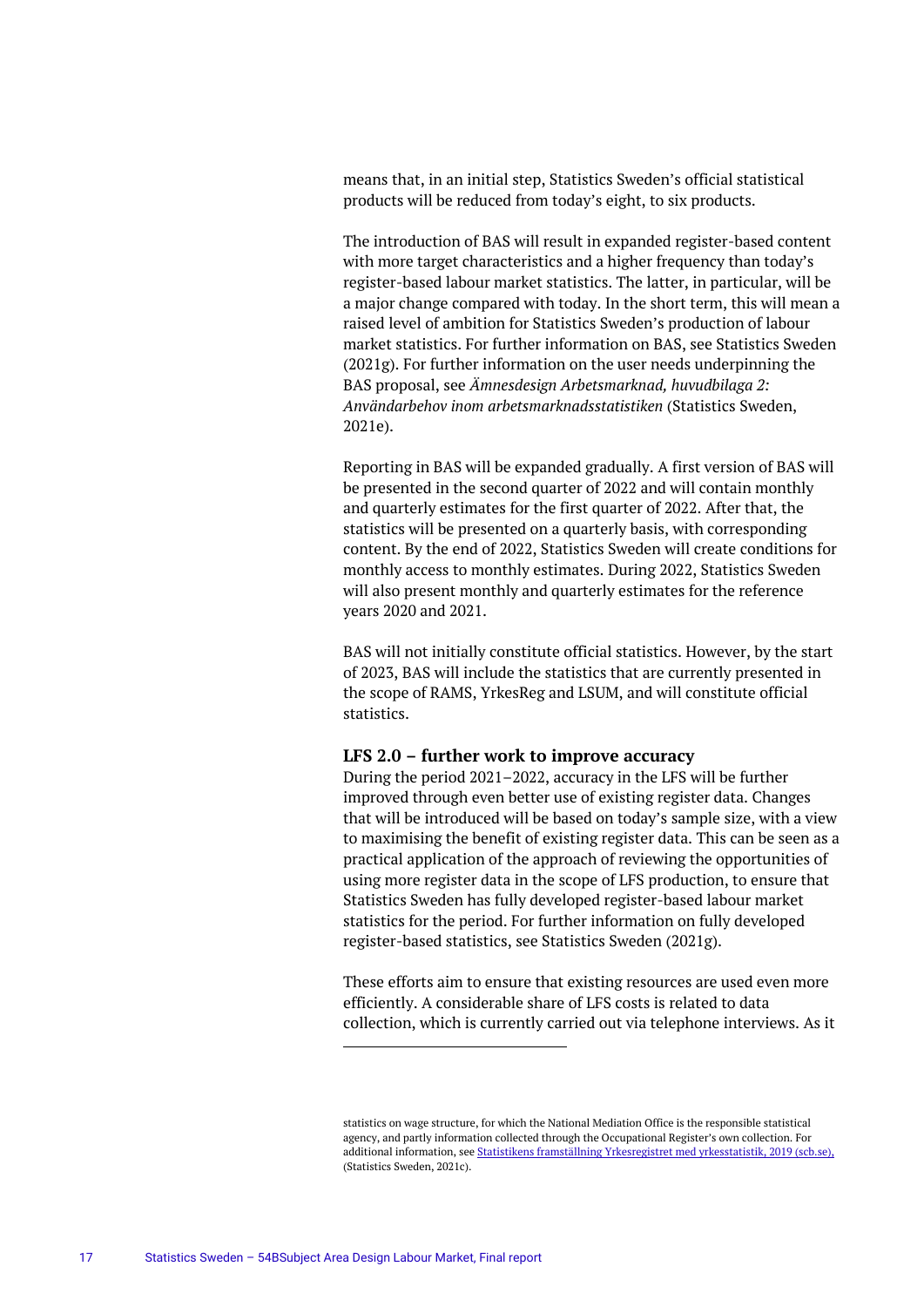has become increasingly difficult to reach, and conduct interviews with, selected persons for the LFS, an increasingly large share of resources has been focused on efforts aimed at increasing the response rate. Since such efforts tend to be more resource-intensive than carrying out interviews, at the same time, the non-response trend has led to higher costs for LFS data collection. For further information on non-response over time in the LFS, see Appendix 2 in Statistics Sweden (2021d).

As an initial step, an EU-financed project will be carried out in 2021 with the goal of completing the alignment of the LFS to the new European legislation that applies as of 2021. This task includes an overview of the LFS from a sampling and estimation perspective. Work on the sampling design aims to utilise existing register data, in particular the AGI, to adapt it to the precision requirements resulting from the new legislation. Work on the estimation procedure involves investigating the composition of the auxiliary vector that is used to determine whether it is possible to further improve the solution introduced in 2021 following the investigation presented in Statistics Sweden (2020c; 2021b). The investigation concerning the estimation procedure is expected to be completed by mid-2021, while work on the sampling design is expected to be completed by November 2021.

In 2022, a modified auxiliary vector will be introduced in the estimation procedure, with the aim of further improving accuracy. Also, further investigations will be performed with the aim of further improving the estimation and sampling procedures. Another important task will be establishing the main characteristics of a sampling design that aims to comply, at the lowest possible cost, with the accuracy requirements that Statistics Sweden decides must be met.

A working method will be established for the purpose of ensuring that Statistics Sweden regularly verifies whether direct data collection can be replaced with register data. Furthermore, preparations will take place for the introduction of mixed mode data collection, with an online questionnaire as an alternative to a telephone interview, as of 2023.

#### <span id="page-18-0"></span>**BAS and LFS – coherent analysis and communication**

The introduction of BAS, which contains target characteristics that touch on some of the target characteristics included in the LFS, as well as the Swedish Public Employment Service's operational statistics, places high demands on Statistics Sweden's ability to coherently analyse various statistical sources. This work will begin even before the introduction of BAS, but it is an ongoing task that will remain in place over time. In addition, the analyses that will be performed need to be clearly communicated, so that the various purposes of the statistics are clarified to users. During this period, procedures and working methods will be drafted for both coherent analysis and the communication of results.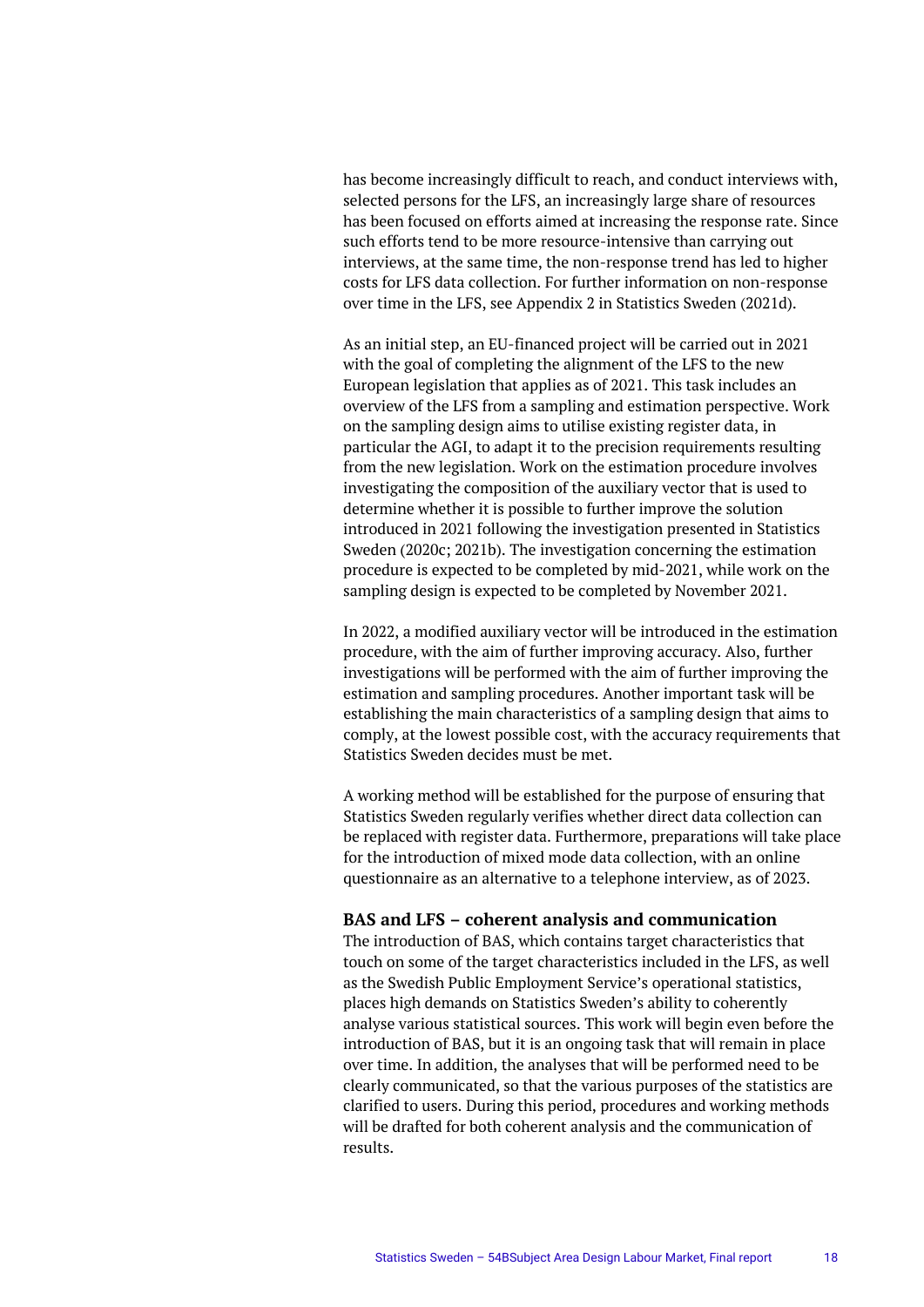### <span id="page-19-0"></span>**Further efforts for the next step of the plan**

During the period 2021–2022, further work, both investigative and preparatory, needs to be done in order to take the next step in the plan. A number of such activities are listed below:

- Further develop BAS steps toward BAS 2.0
	- Investigate how occupational data can be collected and used the content of YrkesReg consists, to a large extent, of data that are directly collected, resulting in a large respondent burden for small enterprises
- Establish a design for the new medium-term product *Employment*. This includes:
	- detailed inventory of users' information needs that must be addressed
	- ensuring that the design choices and solutions proposed in the plan in the medium term are in alignment with current European legislation $14$
	- investigating a new sampling design
- Establish a design for the medium-term new product *Need for labour*. This includes:
	- detailed identification of user's information needs that must be addressed by the statistics
	- investigating a new sampling design
	- reviewing the possibilities of using register-based data as a base for a part of the statistics
- Complete the activity that was begun for the purpose of investigating whether the needs for statistics on hours worked, not least in the National Accounts, can be met with the help of sources other than the LFS.

# <span id="page-19-1"></span>**Plan in the medium term**

In the medium term, in the period 2023–2024, focus will be on exploiting the opportunities provided by AGI in the statistical area *Labour demand*. This means that an even larger part of the labour market statistics will be register-based, and that the amount of directly collected data will be reduced.

<span id="page-19-2"></span><sup>14(</sup>EU) 2019/2152) of the European Parliament and of the Council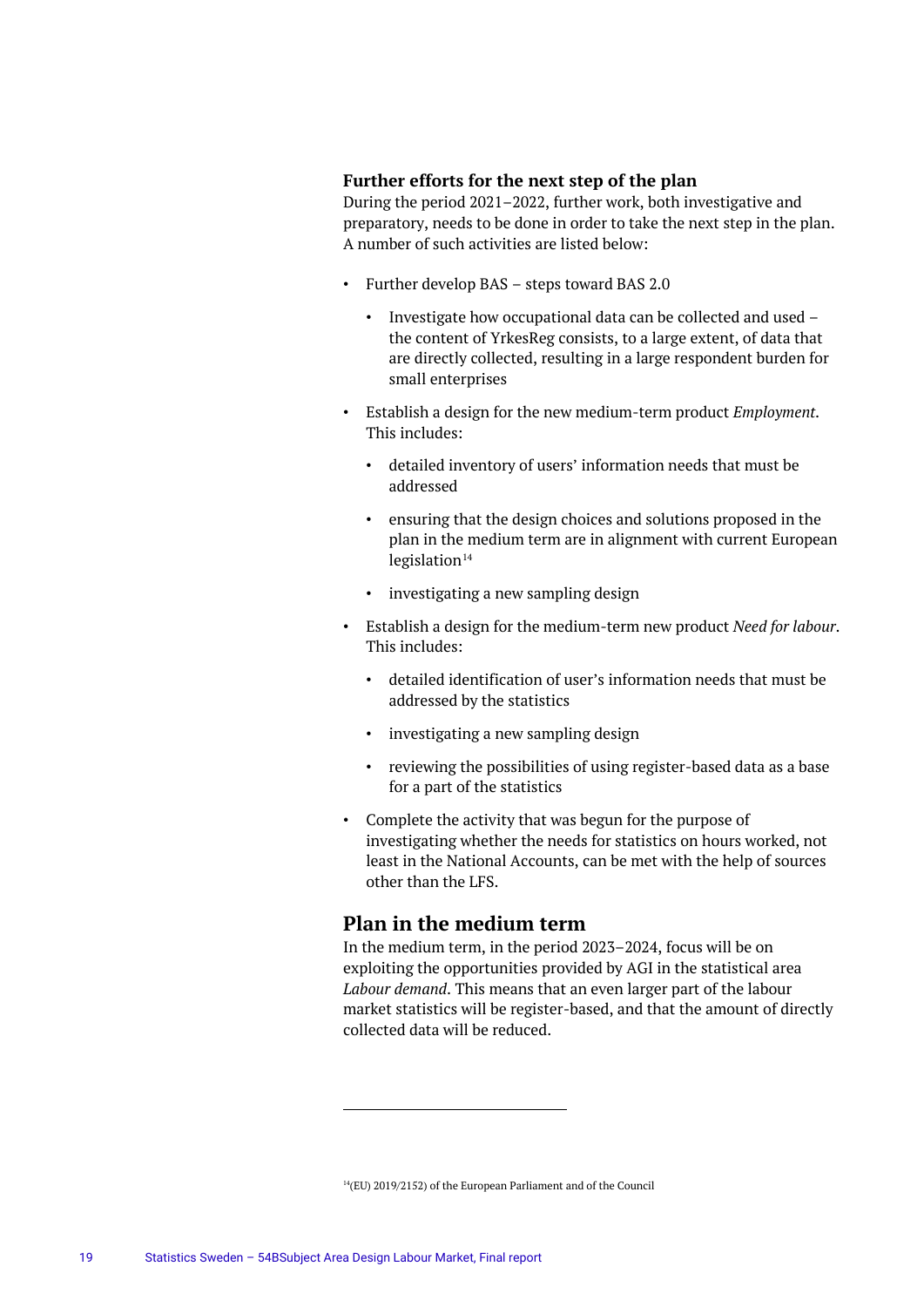The products will also be adapted at this stage, resulting in fewer products. In total six products, two of which are currently not classified as official statistics, will be replaced by two new products. One of these products will make use of the opportunities provided by AGI, while the other product will provide a comprehensive approach on information needs concerning employers' demands for labour. The two new products from the demand side can be considered to represent met and unmet demand for labour. Also, further efforts will be made to adapt the sampling design and estimation procedure in the LFS, with the objective of meeting set quality requirements at the lowest possible cost. Figure 3 shows a summary of the plan in the medium term.



Figure 3. **Statistics Sweden's statistical areas and products in the subject area Labour Market in the medium term\***

\*Text in italics refers to proposed designation, yellow rectangles refer to a new product and white rectangles refer to a product that is being replaced by a product in a yellow rectangle.

#### <span id="page-20-0"></span>**Employment**

As of 2023, Statistics Sweden will introduce a new statistical product in the labour market area, with the working name Employment. This is a hybrid product that will replace today's KS, LAPS and KSju.

The periodicity will initially be quarterly, but in the long term, both periodicity and reporting will follow BAS. Investigation work carried out in the scope of Subject Area Design Labour Market points to the potential of replacing parts of the data currently directly collected in KS with data from the AGI, although some key issues remain to be investigated. The product Employment assumes that these have been addressed satisfactorily and will reduce the amount of direct data collection. Furthermore, the need for direct collection has been coordinated in the scope of a single sample survey, rather than today's two, with a main focus on data on absence.

In addition to reducing the respondent burden, Employment will create better conditions for coherence between the various components of the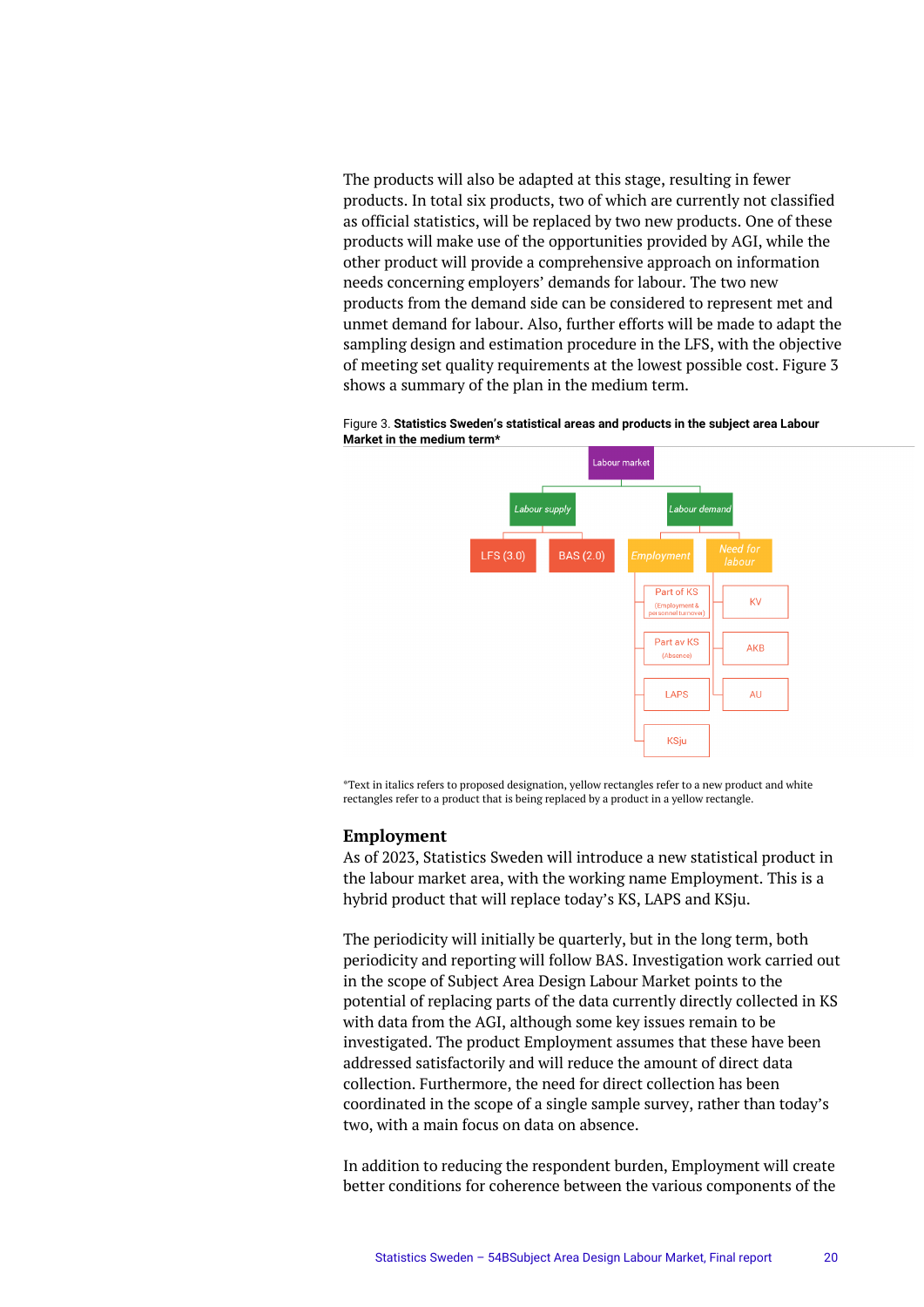statistics. When the statistics produced today in the scope of various products will be combined into a single product, there will be a need for a comprehensive description of the statistics, with a focus on coherence and numerical consistency. The use of AGI also creates conditions for numerical consistency between parts of the supply and demand side of the statistical description of the Swedish labour market. For further information on the background to the proposal, see Statistics Sweden (2021g).

#### <span id="page-21-0"></span>**Need for labour**

As of 2023, three existing surveys directed at employers will be merged into a single survey concerning the need for labour. This survey will address the main user needs that are currently met by KV, the Labour Market Tendency Survey (AKB), and the Swedish Public Employment Service's employer survey (AU).

This proposal is under investigation and the inquiry is expected to be completed by the end of 2021. For further information on the status of the inquiry, see Statistics Sweden (2021a). A merger would reduce the respondent burden and free up resources for both Statistics Sweden and the Swedish Public Employment Service.

#### <span id="page-21-1"></span>**BAS 2.0 – further development of BAS**

As of 2023, BAS will be classified as official statistics. Statistics Sweden will present monthly estimates for the reference period month. BAS has been expanded with more statistics mainly based on register data. This will lead to more comprehensive reporting, and may include supplementary employment measurements, statistics on economic compensation combined with labour market status, and statistics on hours worked.

### <span id="page-21-2"></span>**LFS 3.0 – focus on alignment to framework regulation and innovative methods**

As of 2023, the LFS will use mixed mode data collection. In addition to telephone interviews, an online survey questionnaire will also be used. During this period, the emphasis will be on further investigating and gradually introducing changes with the aim of reducing costs primarily for LFS data collection, while also ensuring that set quality requirements can be met.

In 2023, the sampling design that will be used going forward will be established and preparations for its introduction will be made, with the goal of introducing a new sampling design as of 2024. However, as this is a complex task, both in terms of investigation and implementation, it is possible that a new sampling design will not be introduced until 2025.

LFS 3.0 will also lead to a greater element of model use. This includes increased use of complex and computer-intensive methods, with the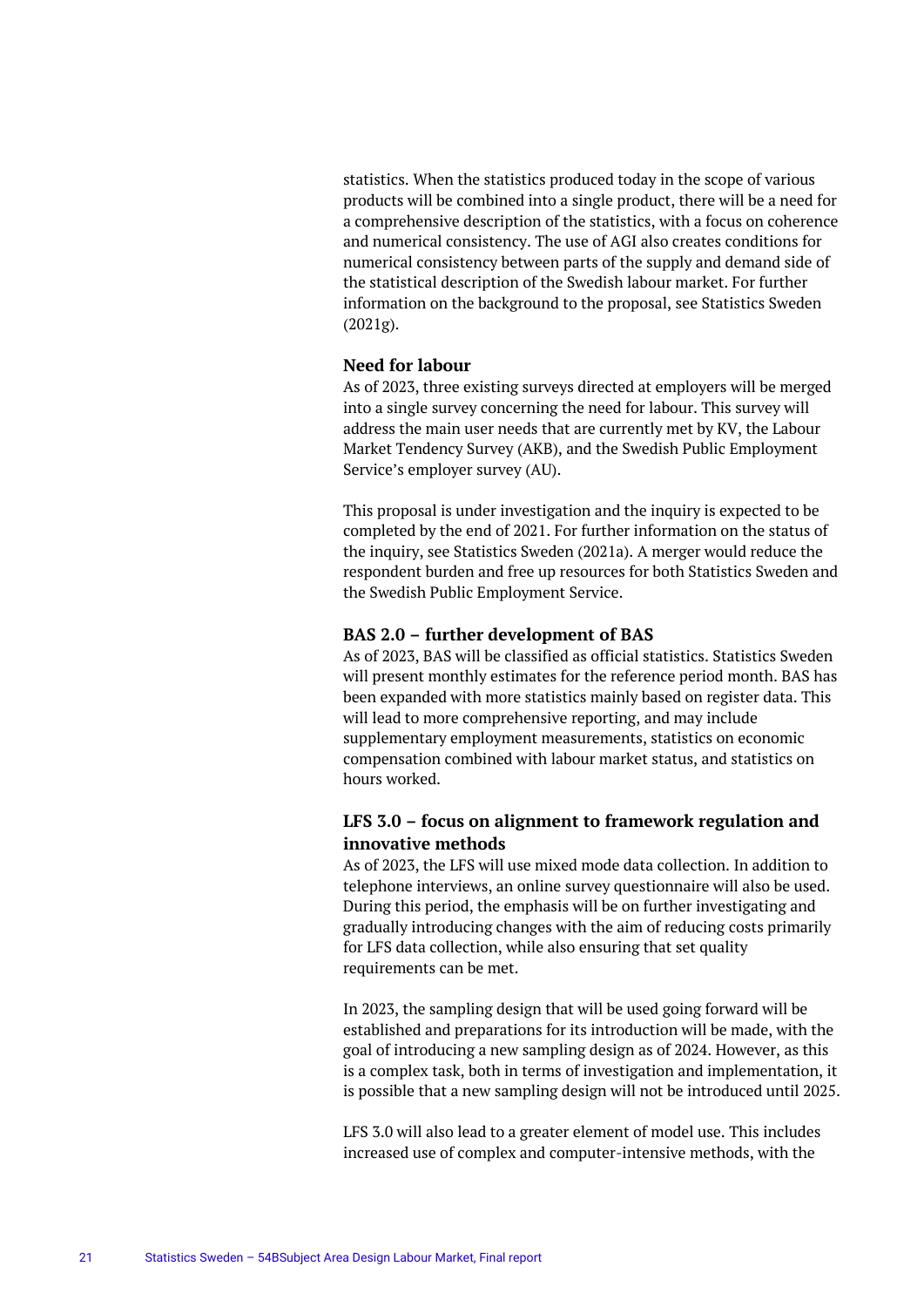goal of establishing an estimation procedure that will improve accuracy. BAS 2.0 is an important data source in this context.

### <span id="page-22-0"></span>**Employment and Need for labour – coherent analysis and communication**

As a result of the introduction of the products Employment and Need for labour, Statistics Sweden will need to continue to work on questions linked to coherent analysis and communication of official statistics that concern the demand side of the labour market.

#### <span id="page-22-1"></span>**Further efforts for the next step of the plan**

For the final step in the plan for future labour market statistics, the following efforts need to be made in the medium term:

- Investigate and establish a plan for how to combine BAS and LFS into a common product
- Investigate and establish a plan for how to combine Employment and Need for labour into a common product

In both cases, the emphasis will be on questions linked to analysis and communication, with the objective of better explaining the statistics and placing them in a larger context. This also includes clearly communicating the purpose of the statistics for various selected target characteristics.

### <span id="page-22-2"></span>**Plan in the long term**

In the long term, as of 2025, the labour market statistics for which Statistics Sweden is responsible will consist of two products, one per statistical area. Both products are hybrids; that is, some statistical values will be based on register data, while others will be based on directly collected data. As each product comprises internally coherent and consistent statistics, the boundary between register-based and sample-based statistics becomes less relevant. This indicates a clear shift from today's statistics that are mainly sample-based with registerbased elements, to statistics that can be described as register-based with sample-based elements. Conditions for coherence and co-analysis of various elements of the statistics have improved and value added can be created for users, for example in the form of expanded content or improved descriptions of the statistics.

The respondent burden has decreased significantly. Given the circumstances, the statistics are fully developed in terms of the use of existing register data. Figure 4 shows a summary of the plan in the long term.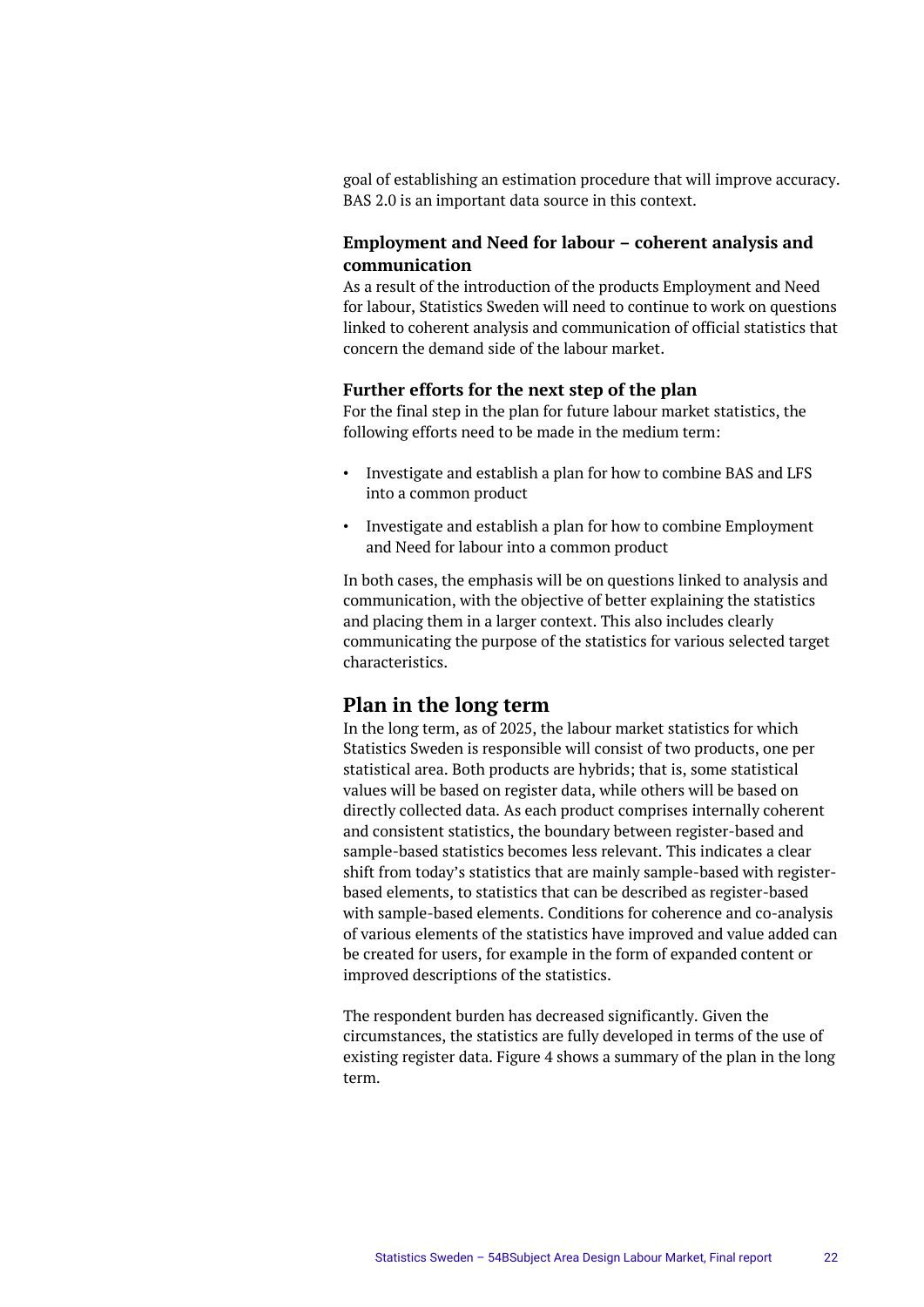

Figure 4. **Statistics Sweden's statistical areas and products in the subject area Labour Market in the long term\***

\*Text in italics refers to proposed designation, yellow rectangles refer to a new product and white rectangles refer to a product that is being replaced by a product in a yellow rectangle.

#### <span id="page-23-0"></span>**Labour supply**

In the long term, BAS and LFS will be merged into a hybrid product. A brief description of the components' design follows below.

#### **BAS 3.0 – continued further development of BAS**

BAS 3.0 will be expanded with statistics based on register data, as new, relevant data are added. An approach has been established that will ensure active cooperation with other actors, with a view to increasing access to relevant data. Other government agencies and their administrative data constitute a central element. Statistics Sweden is working actively to make it easier for employers to supplement data submitted via the AGI with other data present in, or in connection to, frequently used administrative systems.

Examples of data that Statistics Sweden, based on users' needs, would like to have access to and include in BAS:

- Type of employment
- Hours worked
- Working period that the salary payment refers to
- Agreed working hours
- Agreement form
- Parental benefit supplement
- Holidays and other time off work and related remuneration
- Sick leave and related remuneration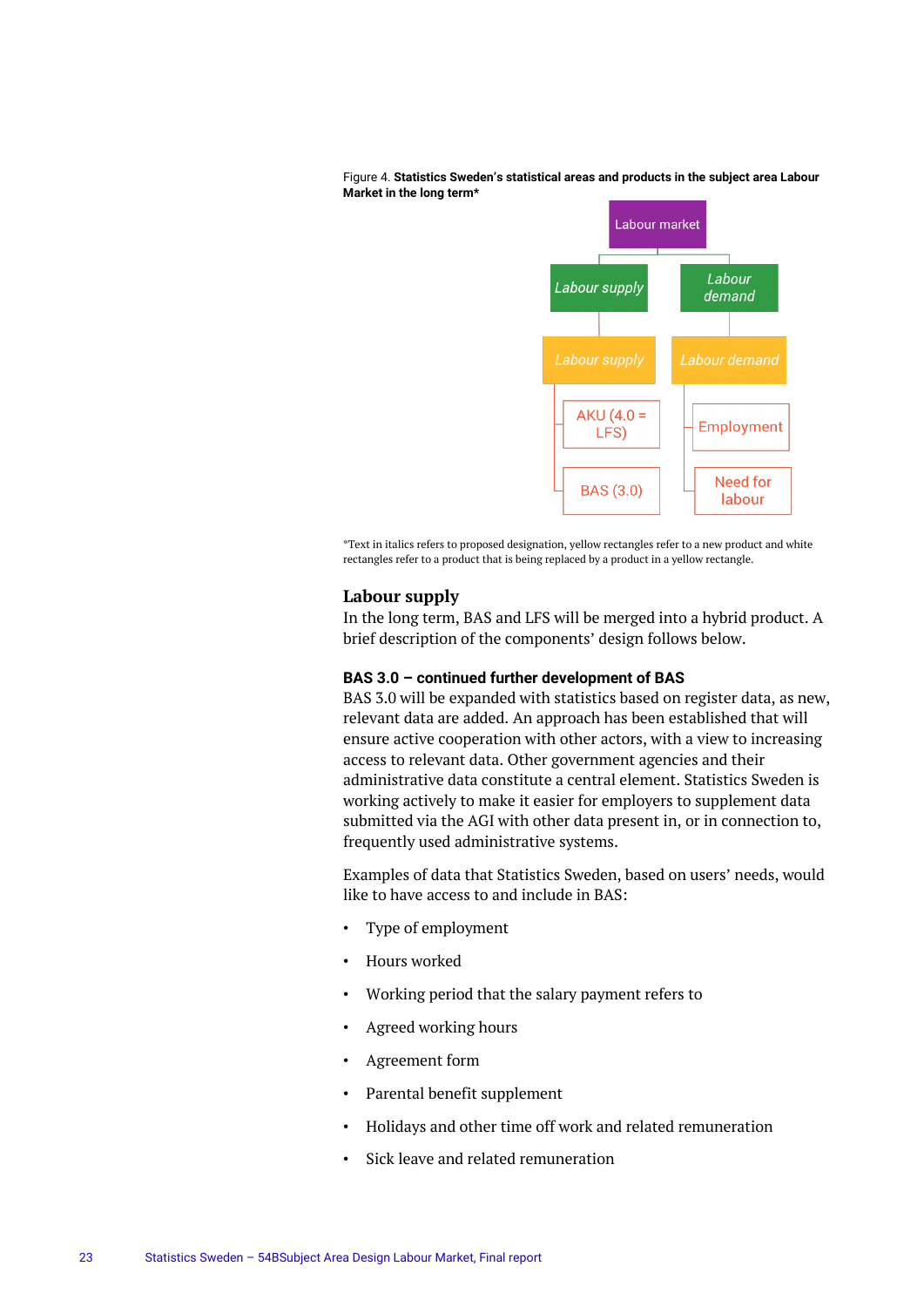- Extent of employment
- Agreed wages or salary

#### **LFS 4.0**

The estimation procedure and sampling design in the LFS is adapted to, and essentially based on, explicitly worded quality requirements. The quality requirements mainly have their starting point in European regulatory requirements and have been determined after consultation with key users. The objective of LFS 4.0 is to meet the quality requirements at the lowest possible cost of data collection.

#### <span id="page-24-0"></span>**Labour demand**

In the long term, the products Employment and Need for labour will be merged into a single product. A brief description of the component design follows below.

#### **Employment**

Statistics Sweden is working actively to streamline collection of data related to absence, with the ambition of increasing the amount of data that can be collected using "machine-to-machine" technology. An important dimension of this work involves ensuring that the requested data as far as possible correspond to the data present in, or in connection to, administrative systems, not least salary systems, that many respondents use.

#### **Need for labour**

Statistics Sweden is working actively to streamline collection of data related to the need for labour. An important dimension of this work involves ensuring that data on job ads can be collected from the Swedish Public Employment Service's and utilised when deemed possible.

#### <span id="page-24-1"></span>**A modified approach has been introduced**

At the start of 2025, Statistics Sweden introduces a way of working in which access to, and the potential of, new data sources are regularly evaluated. Both the content of the labour market statistics and more important design choices underlying the production of the statistics, such as choices of data sources and estimation procedures, are regularly tested against prevailing conditions. This presumes excellent knowledge of which data are held by other parties and how they could be used in the production of labour market statistics. Elements of this work are carried out within the scope of the Council for Official Statistics, but also involve bilateral cooperation with other government agencies and actors.

One way to achieve this is to use, even more clearly, the information needs in labour market statistics as the starting point. For further information on these, see Statistics Sweden (2021g).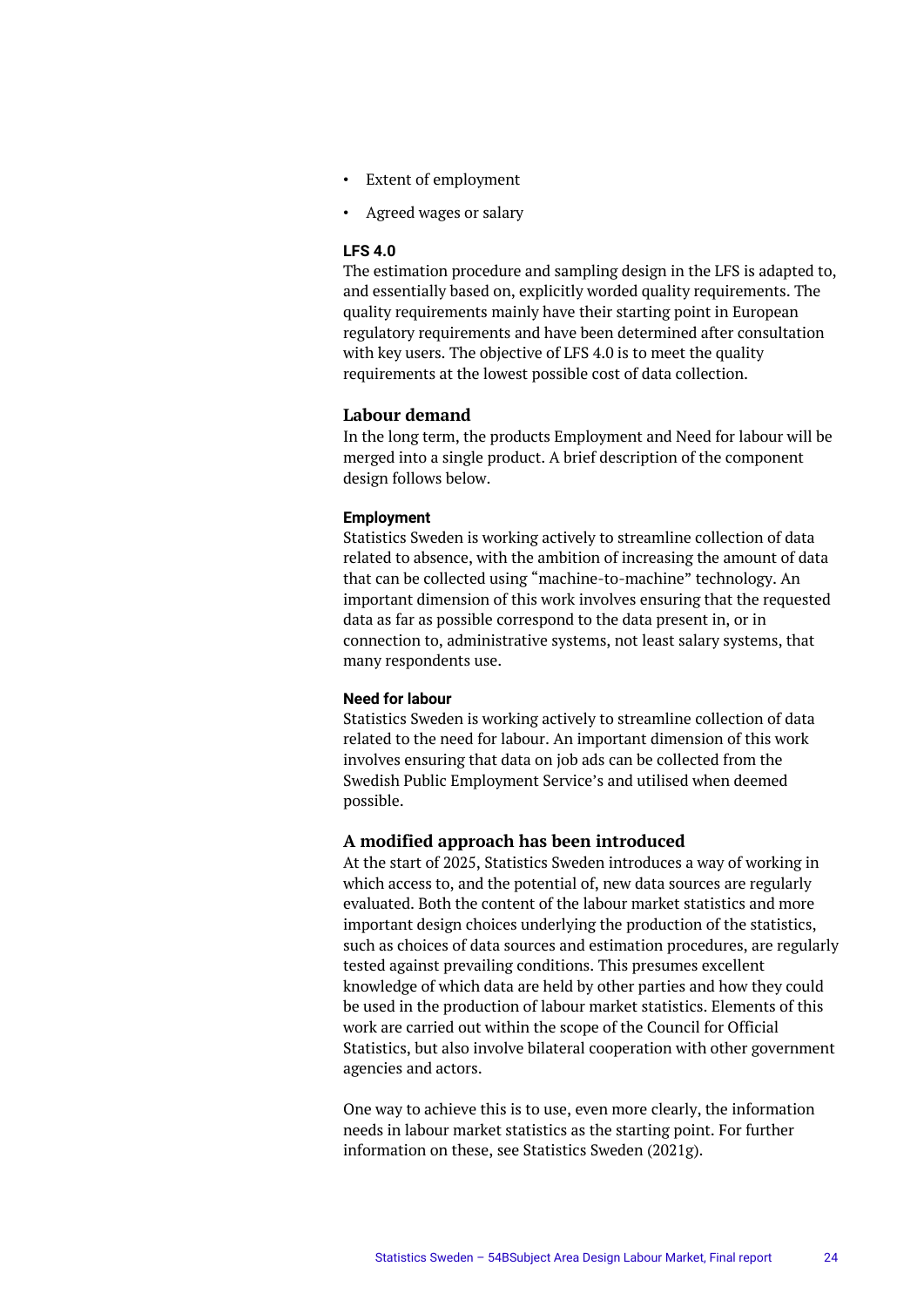# <span id="page-25-0"></span>**The plan – background**

The main conclusions of the work on Subject Area Design Labour Market are described in the present report. The report includes four main appendices and related sub-appendices.<sup>[15](#page-25-1)</sup> The plan is based on aspects that have emerged within the scope of the work that was carried out. The main appendices are briefly described below.

#### **Main Appendix 1: The task and its implementation**

The assignment on which Subject Area Design Labour Market is based is described in Statistics Sweden (2021d). In addition, it provides information on how the work under Subject Area Design Labour Market was carried out, including cooperation with the Swedish Public Employment Service, the Swedish Work Environment Authority and the Swedish National Mediation Office. This appendix also contains a description of the emergence and present status of the Swedish labour market statistics.

#### **Main Appendix 2: User needs in labour market statistics**

Statistics Sweden (2021e) describes the main user needs identified during the course of the work and how they tie in with the proposals presented in the plan for future labour market statistics.

#### **Main Appendix 3: International outlook with a focus on administrative data**

*Ämnesdesign Arbetsmarknad, huvudbilaga 3: Internationell utblick med fokus på administrativa data* (Statistics Sweden, 2021f) offers an international outlook on labour market statistics. There is a specific focus on other countries' use of administrative data sources for the production of labour market statistics.

#### **Main Appendix 4: FURBAS final report**

Statistics Sweden (2021g) is the most comprehensive main appendix. It constitutes Subject Area Design Labour Market's main inquiry and has served as an umbrella for many of the investigations, with a view to ensuring that Statistics Sweden has fully developed register-based labour market statistics in the future.

<span id="page-25-1"></span><sup>&</sup>lt;sup>15</sup> For a list of all main and sub-appendices, see Appendix 1.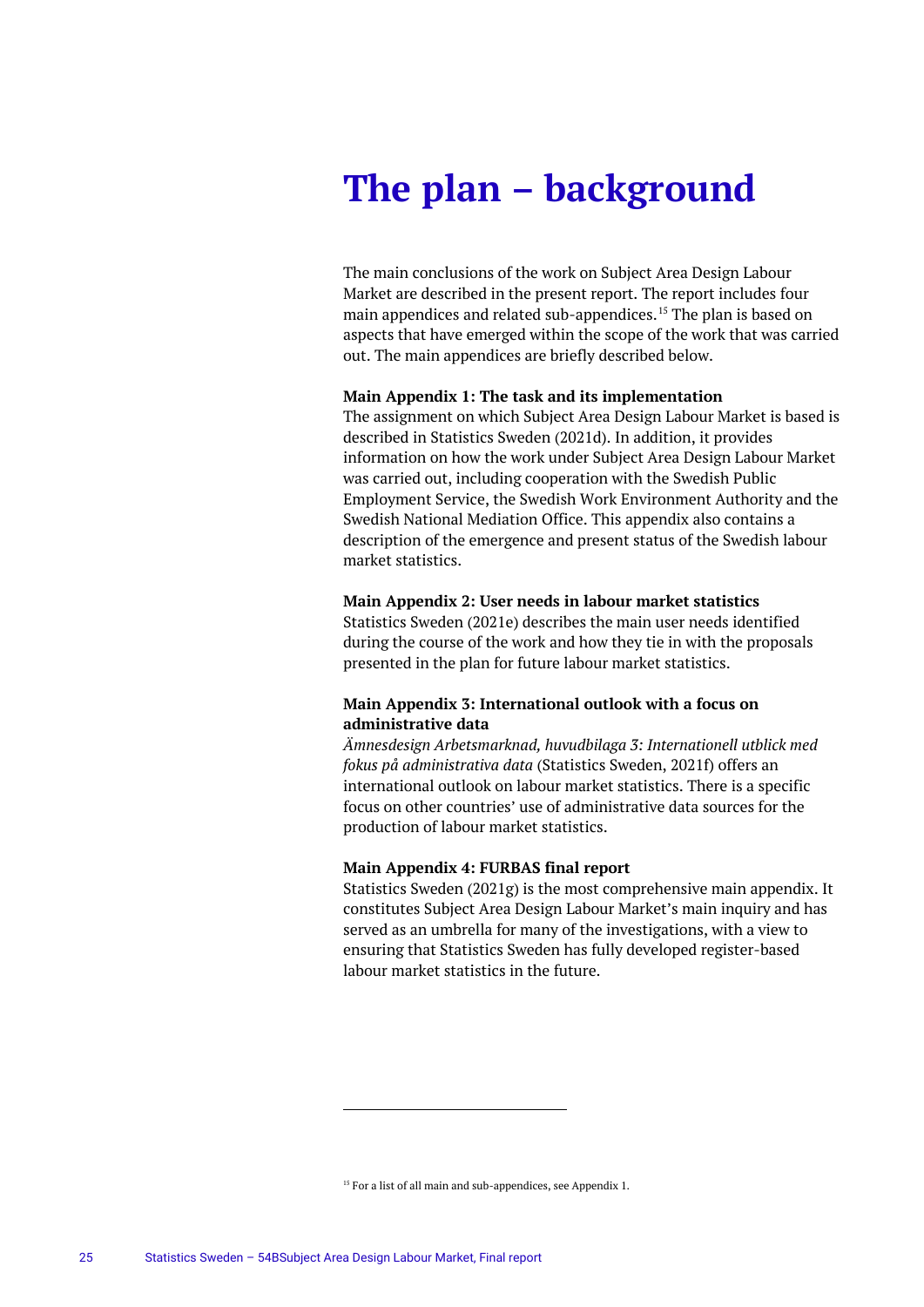# <span id="page-26-0"></span>**Impact assessment**

This section provides a brief description of the expected impact of the implementation of the plan presented in the section *A plan for the future labour market statistics*.

### <span id="page-26-1"></span>**Consequences at a general level**

The plan presented herein will lead to changes in Statistics Sweden's formal statistical responsibility in terms of statistical areas and statistical products. The plan involves a shift from the current situation, in which a product is typically based on *one* collection activity or data source, to a future situation with fewer, but more comprehensive in terms of content, products based on the information needs to be met.

The future labour market statistics will be based on register data to a considerably larger extent than today. In line with a growing proportion of statistics becoming register-based, at the same time changes are being introduced that aim to reduce the need for data acquired through direct collection. The overarching aim is that the future labour market statistics are to be register-based and sample-assisted, rather than sample-based and register-assisted. This shift means not only changes in opportunities, but also in risk. For both Statistics Sweden and statistics users, the transition will be extensive and challenging. However, Statistics Sweden considers this transition to be necessary due to the challenges linked to non-response in the LFS, with implications for both the quality of the statistics and the costs of production. To facilitate the transition, it is important that the plan be implemented in consultation with users.

Greater reliance on existing data, not least administrative data from other government agencies, means that the production of statistics will be dependent on decisions underpinning the existence of these data. Also, the larger the part of the statistics that are based on the same data, the more the quality of the statistics will rely on the quality of these data. This is why it is essential for Statistics Sweden to maintain ongoing consultation with the holders of administrative data, in order to ensure early knowledge of changes being discussed or planned. Although greater reliance on existing data is not entirely without risk, it must be placed in relation to today's situation, with heavy reliance on direct data collection. Beyond the quality of the statistics, which is negatively affected by non-response, both the costs of data collection and the implications for the respondent burden must be considered.

Adding to this is that administrative microdata typically has a different quality than directly collected data. In direct collection, survey questionnaires are adapted for the purpose, with the objective of reducing measurement uncertainty, while administrative data are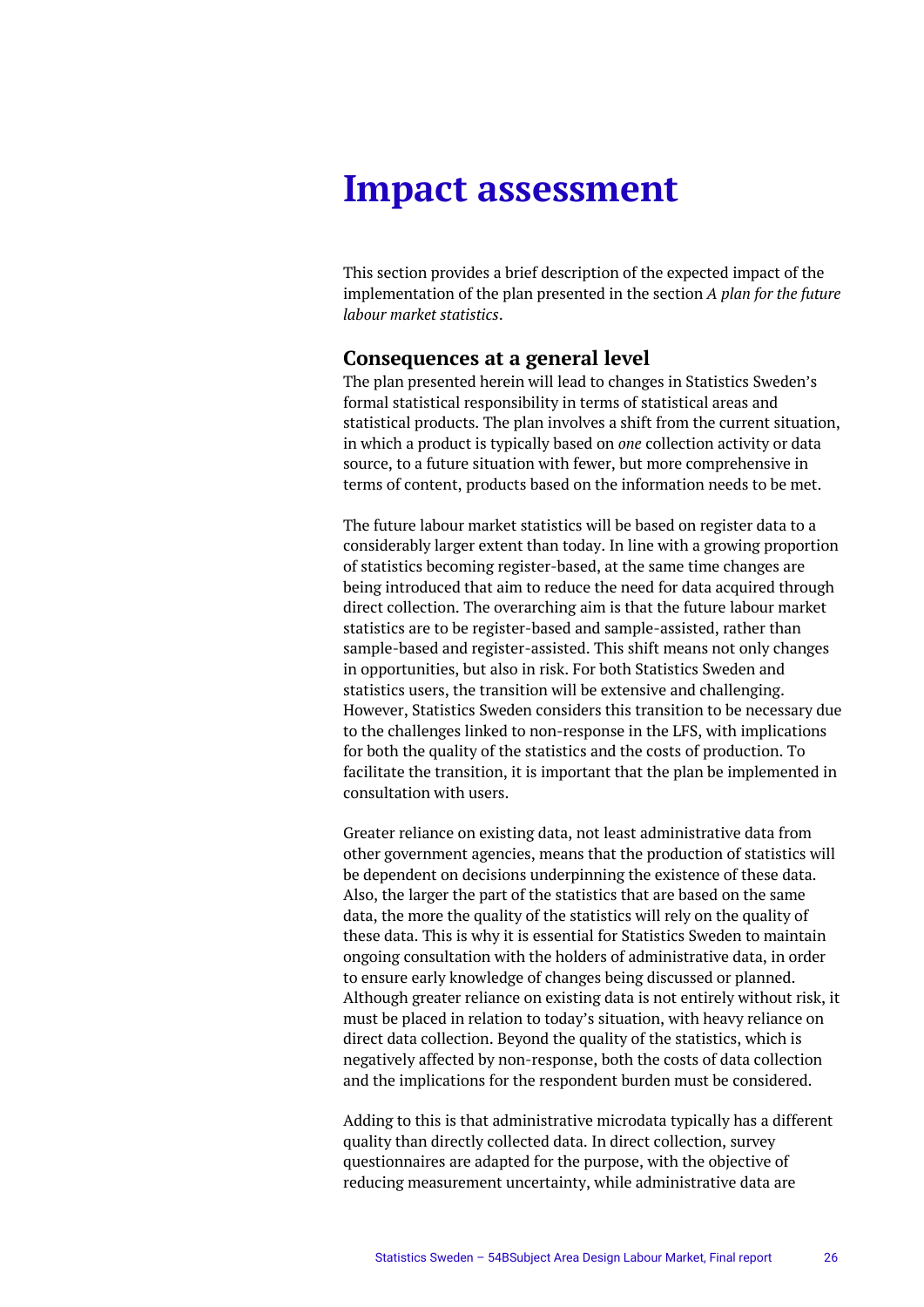collected for each respective administrative purpose with little or no connection to the production of the statistics. This does not mean that statistics based on direct data collection by definition have better quality than those based on administrative data, or vice versa. Which statistics are fit for purpose is determined by the user and follows from how the statistics are to be used and how the user values different quality components.

Another general consequence of the plan, which also follows from increased use of existing data, is that conditions for coherence of different elements of the statistics will be improved. For example, this applies to statistics that use AGI, in which certain estimates will be numerically consistent, both within and between products. At the same time, when the same data forms the basis of a large number of statistical values, these statistics cannot be regarded as statistically independent. For users who currently make combined use of statistics from different products, specifically with statistical independence in mind, the plan entails partially new conditions.

# <span id="page-27-1"></span><span id="page-27-0"></span>**More product-oriented consequences**

### **Introducing BAS**

There are several consequences of introducing BAS:

- Expanded content for the register-based labour market statistics.
	- More information about the population better conditions for performing breakdowns into smaller groups on a monthly and quarterly basis. This concerns the possibilities of using the statistics at a regional level in particular.
- Increased reliance on administrative data held by other government agencies. This places great demands on dialogue between Statistics Sweden and the relevant agencies.
- To create value added for users, statistics from BAS and the LFS need to be related to each other and the differences described and explained. This type of coherent analysis needs to be performed regularly.
- According to BAS, the definition of unemployed persons will be based in part on register-based data from the Swedish Public Employment Service. BAS therefore needs to be related to and coherently analysed with the Swedish Public Employment Service's operational statistics on registered unemployed persons. Statistics Sweden and the Swedish Public Employment Service should pursue uniform and coherent communication for the presentation of these statistics.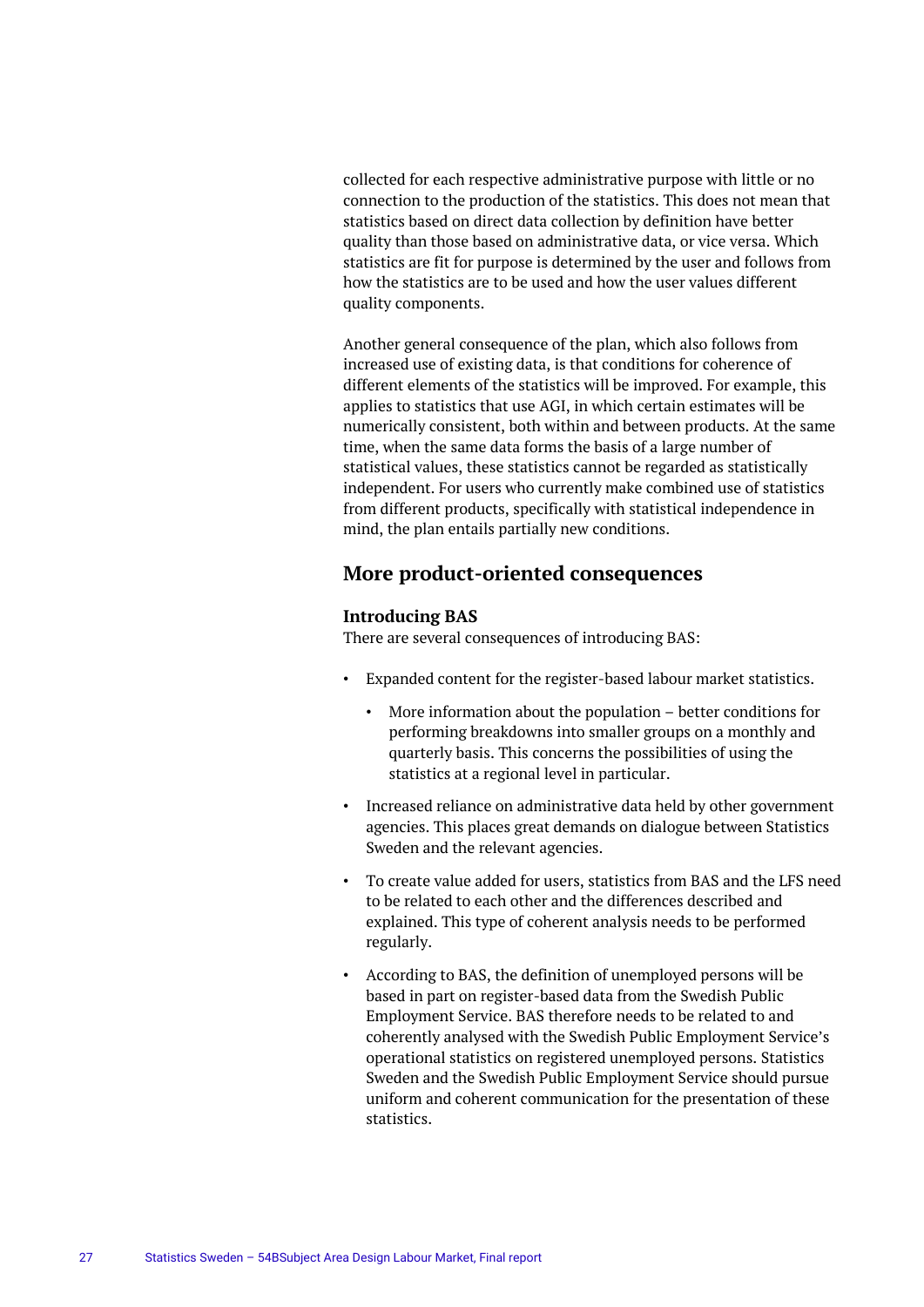### <span id="page-28-0"></span>**Implementing Employment**

- The introduction must be preceded by a number of investigative and preparatory actions. Therefore, in the short and the medium term, major efforts will be required from people with subject-matter knowledge, although knowledge of statistical methods and the collection process will also be required.
- Combined with the introduction of Need for labour, this will lead to a markedly reduced respondent burden for enterprises.

### <span id="page-28-1"></span>**Changes in the LFS**

- The introduction must be preceded by a number of investigative and preparatory actions. In the short and the medium term, major actions will be required from people with knowledge of statistical methods.
- Reduced respondent burden and costs for data collection in the long term.
- A reduced sample size in the LFS may affect the possibility of using the survey to carry out supplementary surveys. This means that both the total respondent burden and the total cost of data collection *may* increase.
	- The Swedish Work Environment Agency already considers the sample size in the LFS to be too small for their purposes, which is why, in collaboration with Statistics Sweden, they are preparing to carry out two surveys – Work-related disorders and the Work Environment Survey – using a new approach. For further information, see Appendix 7 in Statistics Sweden (2021d). The new procedure will lead to a slightly increased respondent burden for individuals.
	- Statistics Sweden will take over responsibility from the Swedish Public Employment Service for the survey The labour market situation for people with disabilities, and has received a government remit concerning future implementation of the survey. There are compelling reasons, in terms of content and resources, to continue to carry out the survey as a supplementary survey to the LFS. A reduction in the sample size of the LFS may affect the possibilities of conducting the supplementary survey in accordance with intended design, with consequences for users and increased costs of data collection as a result.

#### <span id="page-28-2"></span>**Introducing Need for labour**

- The introduction must be preceded by a number of investigative and preparatory actions. In the short term, therefore, major actions are required from people with knowledge of statistical methodology.
- Combined with the introduction of Employment, this will lead to a markedly reduced respondent burden for enterprises.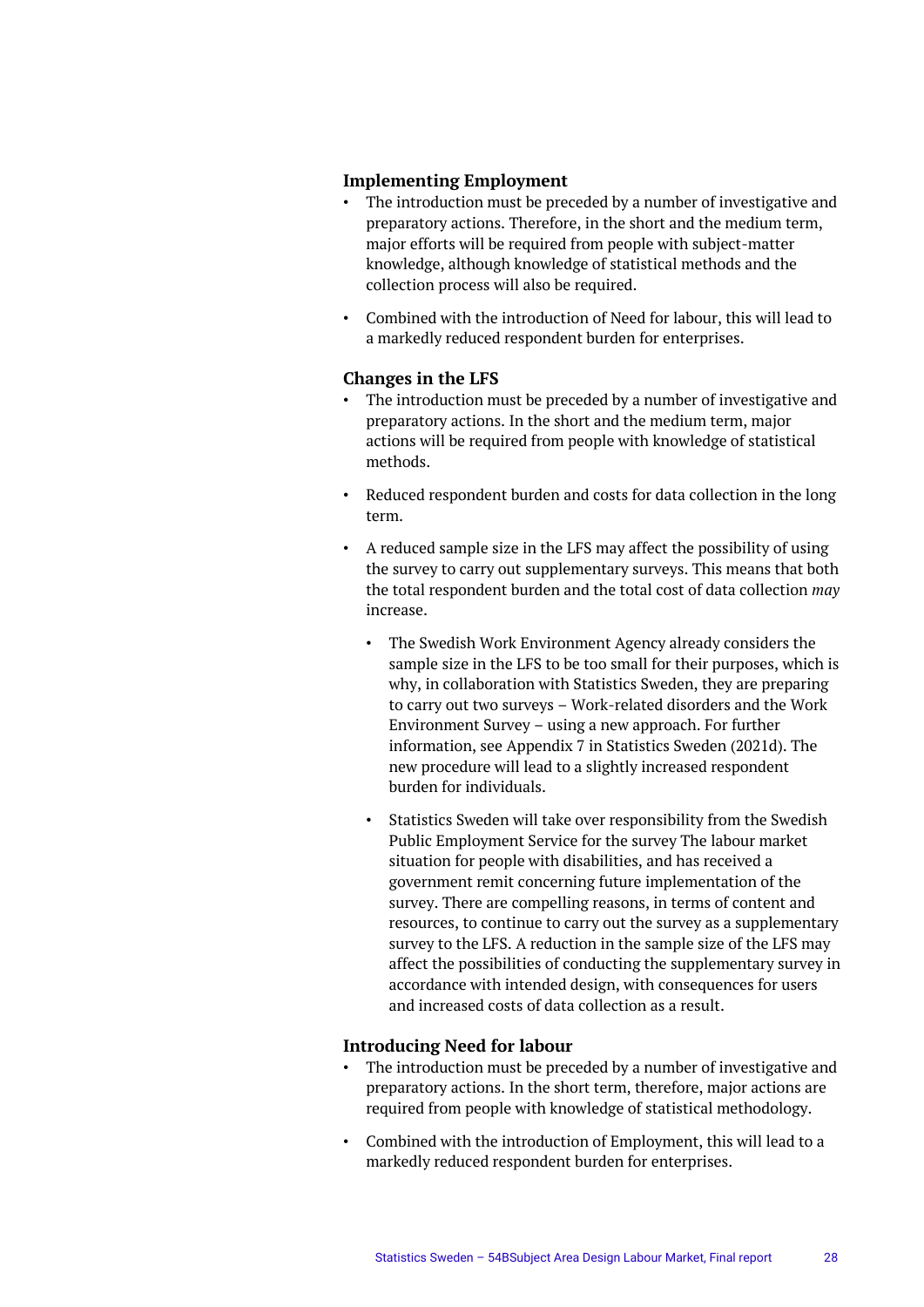• Clearly reduced data collection costs.

### <span id="page-29-0"></span>**Introducing Labour supply**

• This requires increased capacity for analysis and communication, in order to better explain the statistics and place them in a context.

### <span id="page-29-1"></span>**Introducing Labour demand**

• This requires increased capacity for analysis and communication, in order to better explain the statistics and place them in a context.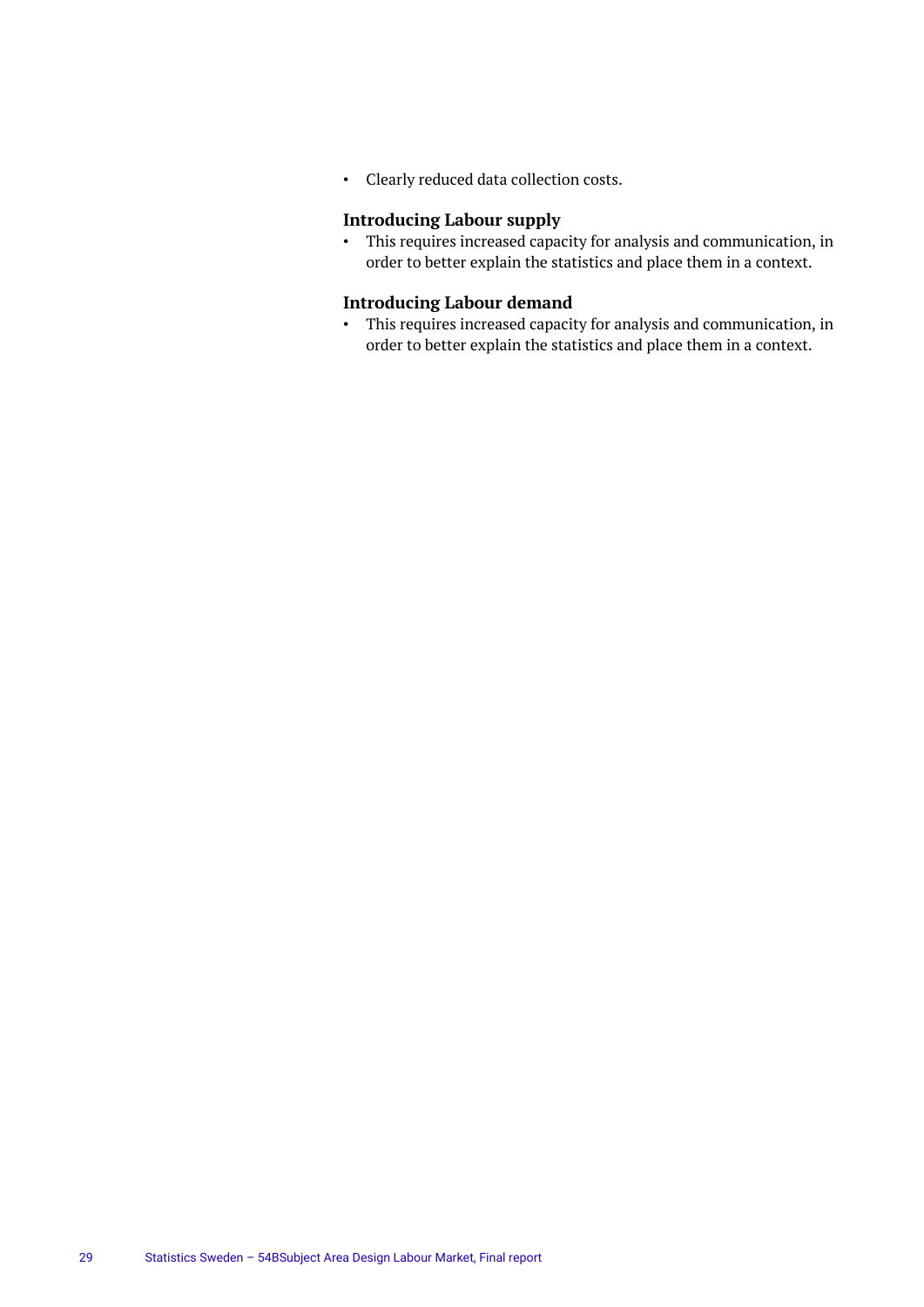# <span id="page-30-0"></span>**Conclusion**

During the period 2019–2021, Statistics Sweden has carried out extensive development work within the labour market statistics, referred to as Subject Area Design Labour Market. This work was performed in cooperation with the Swedish Public Employment Service, the Swedish Work Environment Authority and the Swedish National Mediation Office, as well as users of the labour market statistics. The ambition has been to use an iterative process, in which other relevant government agencies, as well as users, on several occasions have been informed about and been given the opportunity to comment on the ongoing work.

These efforts culminated in the plan presented in this report. The objective has been to produce a plan that meets important user needs, while at the same time reducing dependence on direct collection. Only with the help of good insight into and an understanding of users' needs can Statistics Sweden fulfil its commitment as a statistical agency. This is why consultation with users has been an important element of the work. A clear takeaway of the user consultations has been that comparability, over time and between groups, is a key quality component for many users that must be considered when the plan is implemented. An important starting point for drawing up the plan was the use of existing data as far as possible in the production of the statistics. The plan places particular emphasis on administrative data from other government agencies.

The aim of Subject Area Design Labour Market has been to take a comprehensive approach on all official statistics for which Statistics Sweden is responsible within the subject area Labour Market. This involved extensive work and the present report describes the plan for future work. Going forward, there is great breadth in terms of the nature of the work. Some parts are currently being implemented or implementation will soon be possible, while other parts will require considerable development and analysis.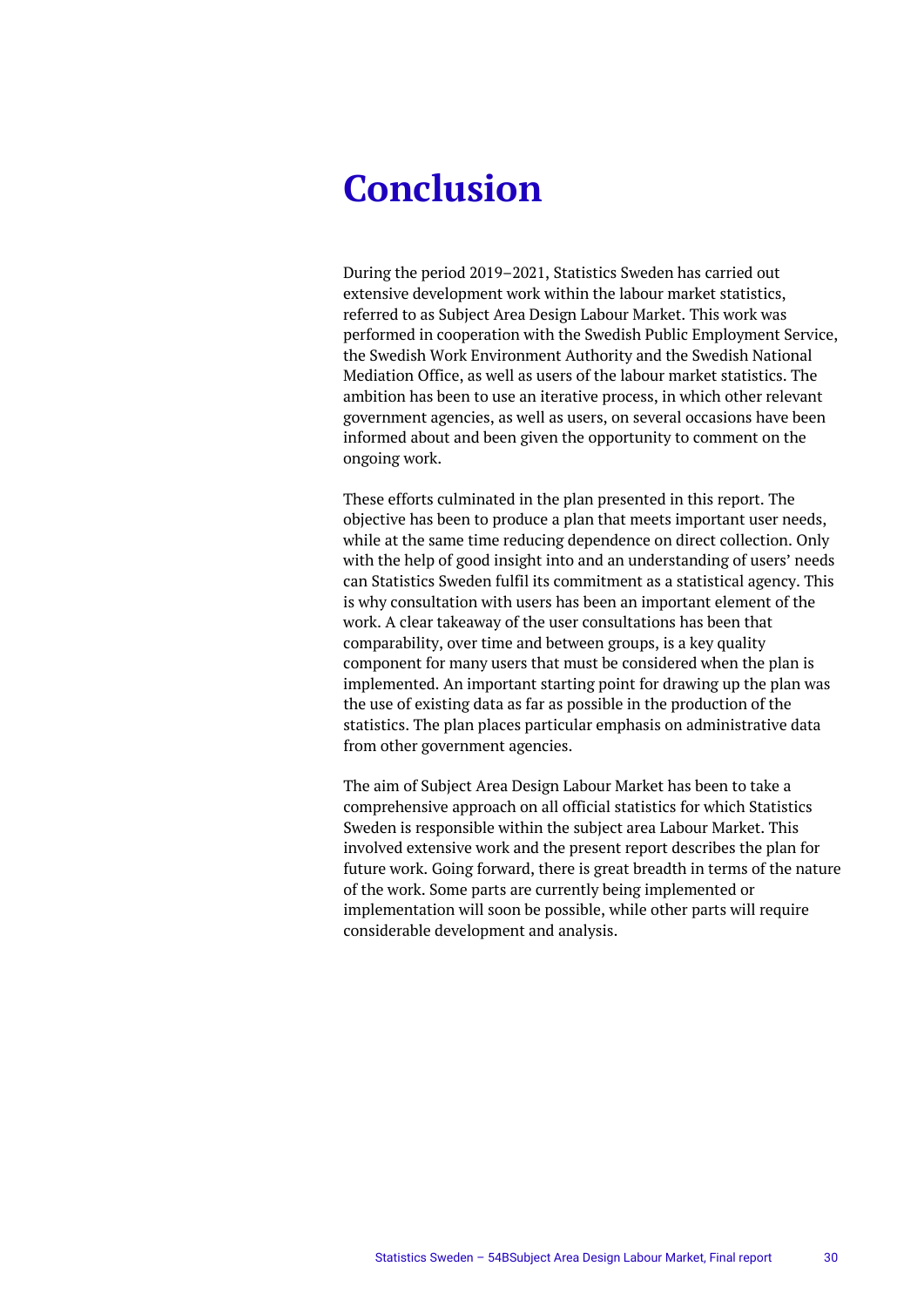# <span id="page-31-0"></span>**References**

Regulation (EU) 2019/2152 of the European Parliament and of the Council of 27 November 2019 on European business statistics, repealing 10 legal acts in the field of business statistics [https://eur-lex.europa.eu/legal](https://eur-lex.europa.eu/legal-content/EN/TXT/PDF/?uri=CELEX:32019R2152&from=EN)[content/EN/TXT/PDF/?uri=CELEX:32019R2152&from=EN,](https://eur-lex.europa.eu/legal-content/EN/TXT/PDF/?uri=CELEX:32019R2152&from=EN) accessed 21- 05-11.

Luiten, A., Hox, J. and de Leeuw, E. (2020). Survey Nonresponse Trends and Fieldwork Effort in the 21st Century: Results of an International Study across Countries and Surveys. Journal of Official Statistics, vol.36, no.3, 469–487.

[https://www.sciendo.com/article/10.2478/jos-2020-0025,](https://www.sciendo.com/article/10.2478/jos-2020-0025) accessed 2021-05-20.

SCB-FS 2016:17. Statistiska centralbyråns föreskrifter om kvalitet för den officiella statistiken. (\*) [https://www.scb.se/contentassets/86ba05f4f40e434cb0bf9a1bea986a1c/](https://www.scb.se/contentassets/86ba05f4f40e434cb0bf9a1bea986a1c/scb-fs-2016-17.pdf) [scb-fs-2016-17.pdf,](https://www.scb.se/contentassets/86ba05f4f40e434cb0bf9a1bea986a1c/scb-fs-2016-17.pdf) accessed 2021-05-26.

SFS 2001:99. Lagen om den officiella statistiken. (\*) [https://www.riksdagen.se/sv/dokument-lagar/dokument/svensk](https://www.riksdagen.se/sv/dokument-lagar/dokument/svensk-forfattningssamling/lag-200199-om-den-officiella-statistiken_sfs-2001-99)[forfattningssamling/lag-200199-om-den-officiella-statistiken\\_sfs-2001-](https://www.riksdagen.se/sv/dokument-lagar/dokument/svensk-forfattningssamling/lag-200199-om-den-officiella-statistiken_sfs-2001-99) [99,](https://www.riksdagen.se/sv/dokument-lagar/dokument/svensk-forfattningssamling/lag-200199-om-den-officiella-statistiken_sfs-2001-99) accessed 2021-05-24.

SFS 2001:100. Förordning om den officiella statistiken. (\*) [https://www.riksdagen.se/sv/dokument-lagar/dokument/svensk](https://www.riksdagen.se/sv/dokument-lagar/dokument/svensk-forfattningssamling/forordning-2001100-om-den-officiella_sfs-2001-100)[forfattningssamling/forordning-2001100-om-den-officiella\\_sfs-2001-](https://www.riksdagen.se/sv/dokument-lagar/dokument/svensk-forfattningssamling/forordning-2001100-om-den-officiella_sfs-2001-100) [100,](https://www.riksdagen.se/sv/dokument-lagar/dokument/svensk-forfattningssamling/forordning-2001100-om-den-officiella_sfs-2001-100) accessed 2021-05-24.

Statistics Sweden (2020a). Internationell reglering av arbetsmarknadsstatistik. Underbilaga till slutrapport Ämnesdesign Arbetsmarknad. Statistiska centralbyrån. (\*)

Statistics Sweden (2020b). [Kvalitet för den officiella statistiken, en](https://scb.se/contentassets/4e625b9324b54e7fa5c4db77cedb7ebc/ov9999_2020a01_br_x99br2001.pdf)  [handbok, version 2:2.](https://scb.se/contentassets/4e625b9324b54e7fa5c4db77cedb7ebc/ov9999_2020a01_br_x99br2001.pdf) Statistiska centralbyrån. (\*) [https://scb.se/contentassets/4e625b9324b54e7fa5c4db77cedb7ebc/ov99](https://scb.se/contentassets/4e625b9324b54e7fa5c4db77cedb7ebc/ov9999_2020a01_br_x99br2001.pdf) [99\\_2020a01\\_br\\_x99br2001.pdf](https://scb.se/contentassets/4e625b9324b54e7fa5c4db77cedb7ebc/ov9999_2020a01_br_x99br2001.pdf) accessed 2021-05-06.

Statistics Sweden (2020c). Precision i AKU vid användning av ny hjälpinformation - Utredning om AGI och nya internationella precisionskrav. Underbilaga till slutrapport Ämnesdesign Arbetsmarknad. Statistiska centralbyrån. (\*)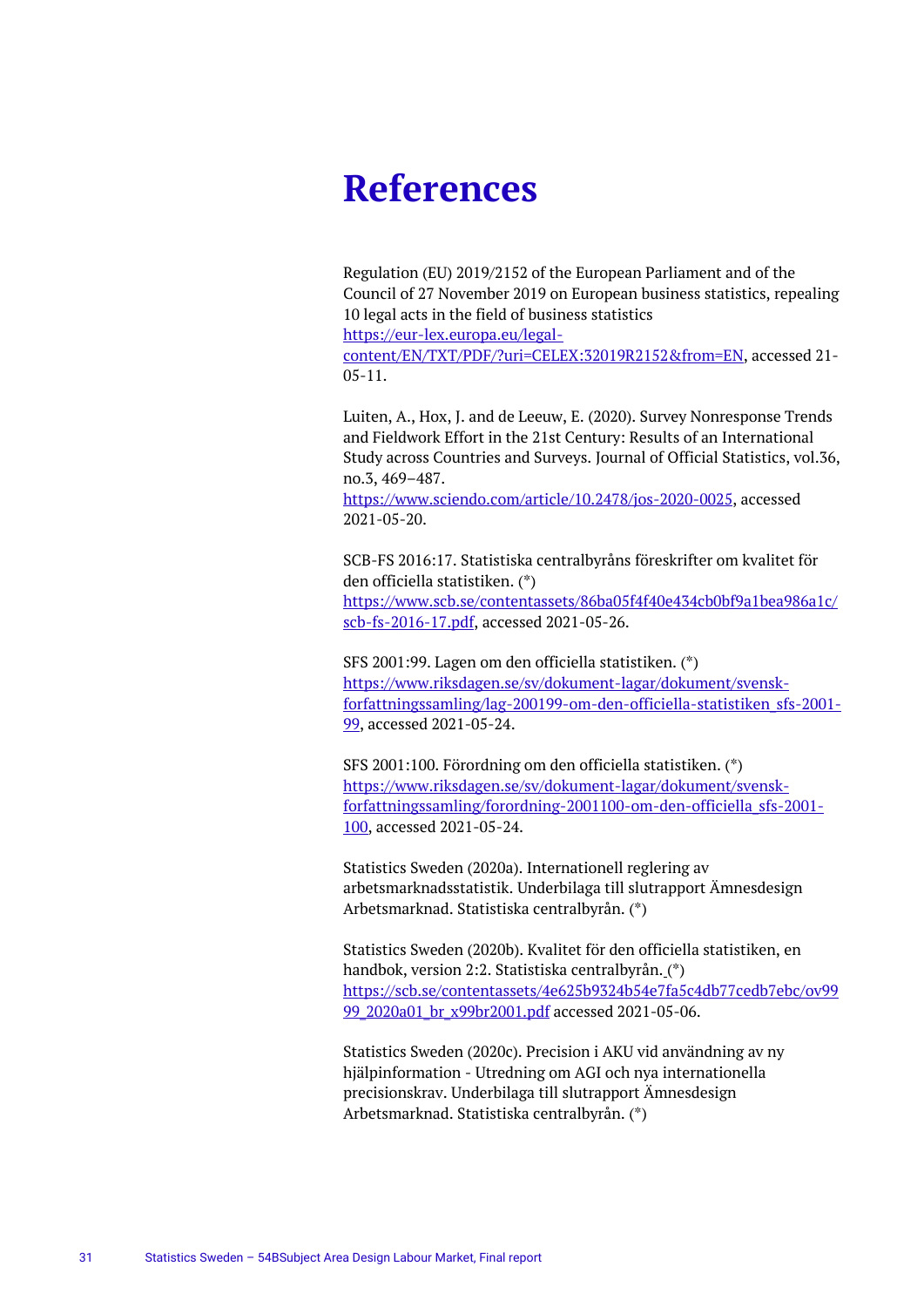Statistics Sweden (2021a). Nulägesbeskrivning - En efterfrågeundersökning. Underbilaga till slutrapport Ämnesdesign Arbetsmarknad. Statistiska centralbyrån. (\*)

Statistics Sweden (2021b). Precision i AKU vid användning av ny hjälpinformation - Fortsatt arbete. Underbilaga till slutrapport Ämnesdesign Arbetsmarknad. Statistiska centralbyrån. (\*)

Statistics Sweden (2021c). [Statistikens framställning, Yrkesregistret](https://scb.se/contentassets/4e625b9324b54e7fa5c4db77cedb7ebc/ov9999_2020a01_br_x99br2001.pdf)  [med yrkesstatistik, 2021.](https://scb.se/contentassets/4e625b9324b54e7fa5c4db77cedb7ebc/ov9999_2020a01_br_x99br2001.pdf) Statistiska centralbyrån. (\*) [https://www.scb.se/contentassets/ba5b9a35c5e54a13bc711de91af92828](https://www.scb.se/contentassets/ba5b9a35c5e54a13bc711de91af92828/am0208_staf_2019_le_210304.pdf#page=5&zoom=100,166,146) /am0208 staf 2019 le 210304.pdf#page=5&zoom=100,166,146

Statistics Sweden (2021d). Ämnesdesign Arbetsmarknad, huvudbilaga 1: Uppdrag och genomförande. Statistiska centralbyrån. (\*)

Statistics Sweden (2021e). Ämnesdesign Arbetsmarknad, huvudbilaga 2: Användarbehov inom arbetsmarknadsstatistiken. Statistiska centralbyrån. (\*)

Statistics Sweden (2021f). Ämnesdesign Arbetsmarknad, huvudbilaga 3: Internationell utblick med fokus på administrativa data. Statistiska centralbyrån. (\*)

Statistics Sweden (2021g). Ämnesdesign Arbetsmarknad, huvudbilaga 4: FURBAS slutrapport. Statistiska centralbyrån. (\*)

(\*): reference only available in Swedish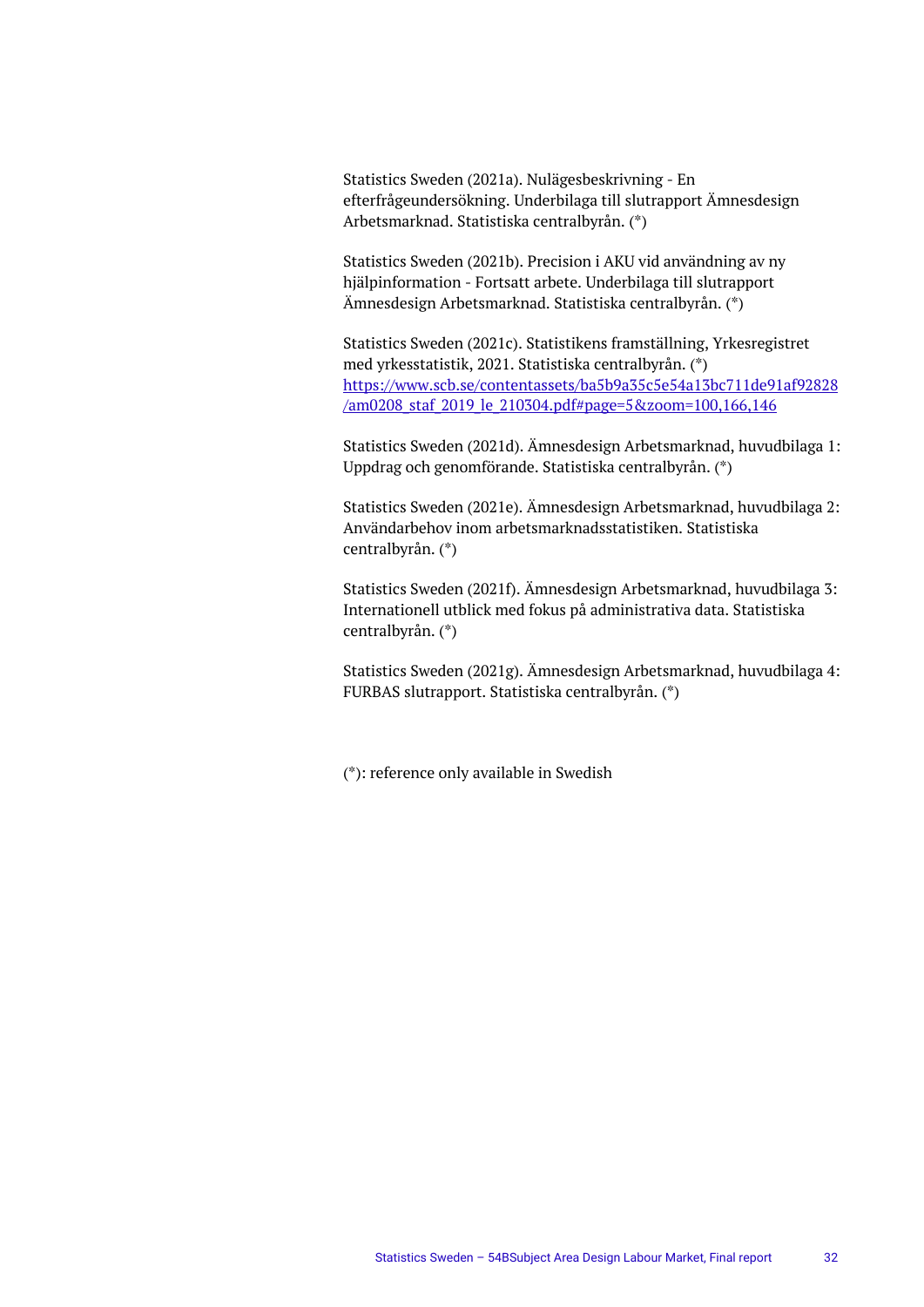# <span id="page-33-0"></span>**Appendix 1: Main and subappendices**

Below is a complete list of the four main appendices and related subappendices, all available only in Swedish, included in the reporting of Subject Area Design Labour Market.

#### **The task and its implementation**

Statistiska centralbyrån (2021). Ämnesdesign Arbetsmarknad, huvudbilaga 1: Uppdrag och genomförande. Statistiska centralbyrån.

Statistiska centralbyrån (2020). Beskrivning av urvalsdesignerna i tre undersökningar om efterfrågan på arbetskraft. Underbilaga till slutrapport Ämnesdesign Arbetsmarknad. Statistiska centralbyrån.

Statistiska centralbyrån (2021). En efterfrågeundersökning – Delrapport. Underbilaga till slutrapport Ämnesdesign Arbetsmarknad. Statistiska centralbyrån.

Statistiska centralbyrån (2021). Möjlighet till regional redovisning vid undersökning av kvantifierad brist på arbetskraft. Underbilaga till slutrapport Ämnesdesign Arbetsmarknad. Statistiska centralbyrån.

Statistiska centralbyrån (2021). Utvärdering av prognosförmågan hos SME-företag. Underbilaga till slutrapport Ämnesdesign Arbetsmarknad. Statistiska centralbyrån.

Statistiska centralbyrån (2021). Verifikation av Arbetskraftsbarometerns prognosfrågor över antalet anställda. Underbilaga till slutrapport Ämnesdesign Arbetsmarknad. Statistiska centralbyrån.

Statistiska centralbyrån och Arbetsförmedlingen (2021). Kartläggning av förutsättningar för samordning av två undersökningar om efterfrågan på arbetskraft. Underbilaga till slutrapport Ämnesdesign Arbetsmarknad. Statistiska centralbyrån.

#### **User needs in labour market statistics**

Statistiska centralbyrån (2021). Ämnesdesign Arbetsmarknad, huvudbilaga 2: Användarbehov inom arbetsmarknadsstatistiken. Statistiska centralbyrån.

Statistiska centralbyrån (2020). Användarkartläggning av arbetsmarknadsstatistiken. Underbilaga till slutrapport Ämnesdesign Arbetsmarknad. Statistiska centralbyrån.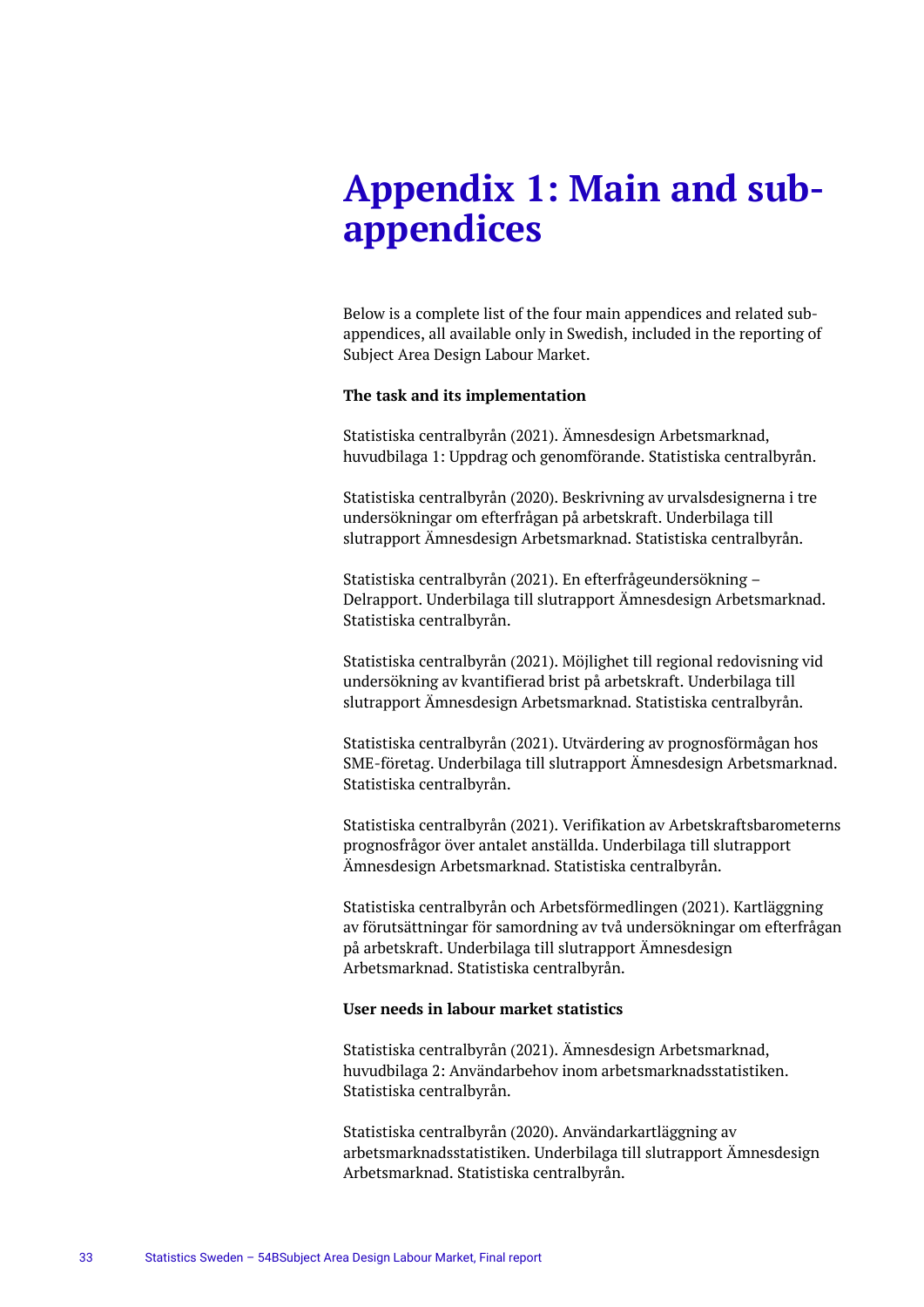Statistiska centralbyrån (2020). Framtidens arbetsmarknadsstatistik – ett diskussionsunderlag. Underbilaga till slutrapport Ämnesdesign Arbetsmarknad. Statistiska centralbyrån.

Statistiska centralbyrån (2021). Användardialoger Ämnesdesign Arbetsmarknad december 2020. Underbilaga till slutrapport Ämnesdesign Arbetsmarknad. Statistiska centralbyrån.

#### **International outlook with a focus on administrative data**

Statistiska centralbyrån (2021). Ämnesdesign Arbetsmarknad, huvudbilaga 3: Internationell utblick med fokus på administrativ data. Statistiska centralbyrån.

Statistiska centralbyrån (2020). Anteckningar från möte med prognosmakare vid nordiska centralbanker. Underbilaga till slutrapport Ämnesdesign Arbetsmarknad. Statistiska centralbyrån.

Statistiska centralbyrån (2020). Internationell reglering av arbetsmarknadsstatistik. Underbilaga till slutrapport Ämnesdesign Arbetsmarknad. Statistiska centralbyrån.

Statistiska centralbyrån (2021). Internationell kartläggning. Underbilaga till slutrapport Ämnesdesign Arbetsmarknad. Statistiska centralbyrån.

Statistiska centralbyrån (2021). Mötesanteckningar – Internationellt möte om administrativa datakällor. Underbilaga till slutrapport Ämnesdesign Arbetsmarknad. Statistiska centralbyrån.

Statistiska centralbyrån (2021). Möte med Norge och Danmark angående registerbaserad arbetsmarknadsstatistik. Underbilaga till slutrapport Ämnesdesign Arbetsmarknad. Statistiska centralbyrån.

#### **FURBAS:** *Fully register-based labour market statistics – how far can you go?*

Statistiska centralbyrån (2021). Ämnesdesign Arbetsmarknad, huvudbilaga 4: FURBAS slutrapport. Statistiska centralbyrån.

Statistiska centralbyrån (2019). Kartläggning av arbetsmarknadsstatistikens output. Underbilaga till slutrapport Ämnesdesign Arbetsmarknad. Statistiska centralbyrån.

Statistiska centralbyrån (2020). Befolkningens arbetsmarknadsstatus baserad på administrativa data. Underbilaga till slutrapport Ämnesdesign Arbetsmarknad. Statistiska centralbyrån.

Statistiska centralbyrån (2020). Precision i AKU vid användning av ny hjälpinformation - Utredning om AGI och nya internationella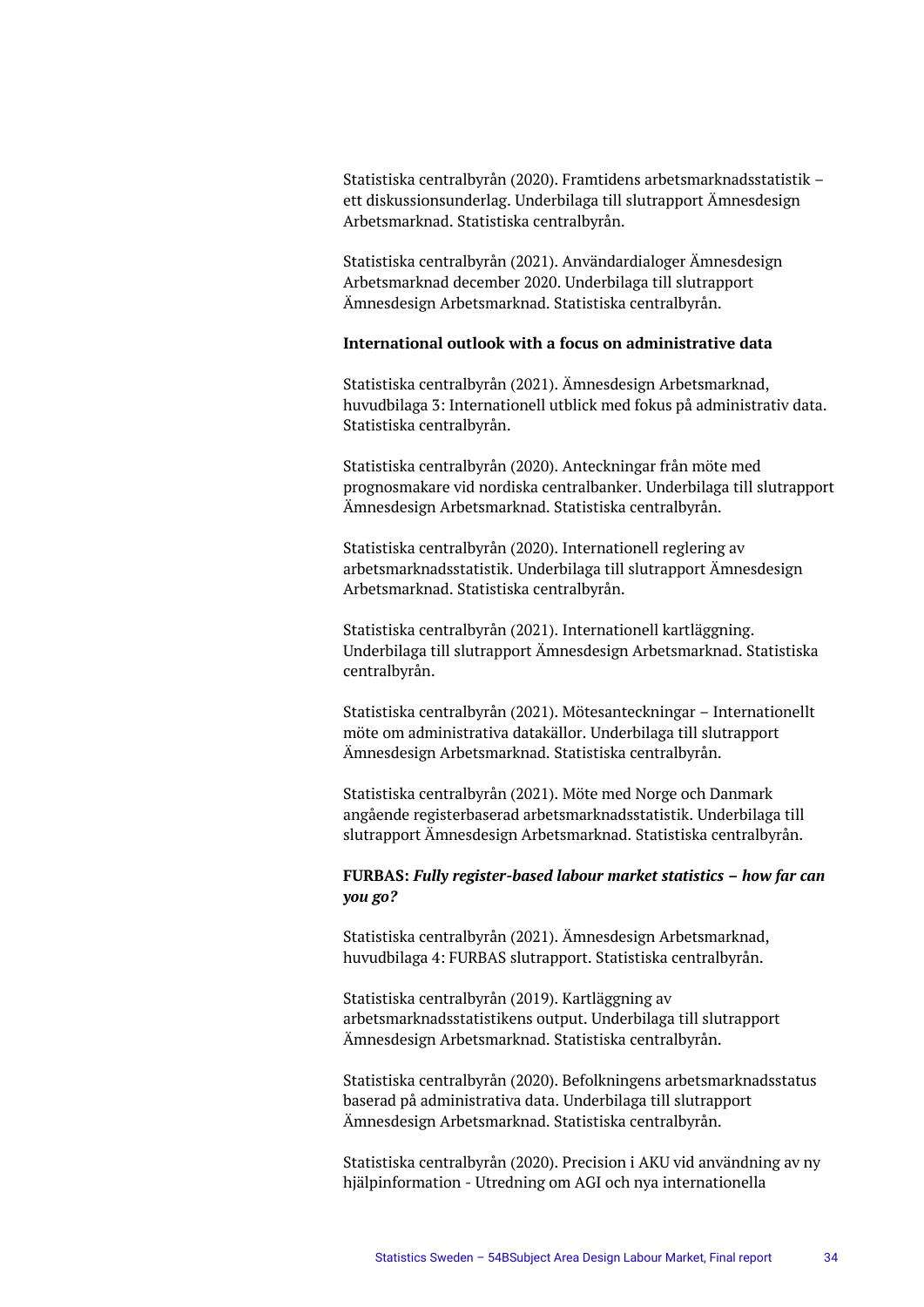precisionskrav. Underbilaga till slutrapport Ämnesdesign Arbetsmarknad. Statistiska centralbyrån.

Statistiska centralbyrån (2020). Överblick över externa administrativa datakällor. Underbilaga till slutrapport Ämnesdesign Arbetsmarknad. Statistiska centralbyrån.

Statistiska centralbyrån (2021). Arbetade timmar – Utredning om arbetade timmar från andra källor än AKU. Underbilaga till slutrapport Ämnesdesign Arbetsmarknad. Statistiska centralbyrån.[16](#page-35-0)

Statistiska centralbyrån (2021). Betaversion av Befolkningens arbetsmarknadsstatus – beskrivning och frågor till användare. Underbilaga till slutrapport Ämnesdesign Arbetsmarknad. Statistiska centralbyrån.

Statistiska centralbyrån (2021). Hantering av arbetsställenummer i RAMS och effekten på statistiken. Underbilaga till slutrapport Ämnesdesign Arbetsmarknad. Statistiska centralbyrån.

Statistiska centralbyrån (2021). Informationsbehov inom arbetsmarknadsstatistiken – ett ramverk. Underbilaga till slutrapport. Statistiska centralbyrån.

Statistiska centralbyrån (2021). Kompletterande sysselsättningsmått. Underbilaga till slutrapport Ämnesdesign Arbetsmarknad. Statistiska centralbyrån.

Statistiska centralbyrån (2021). Konsekvenser och versioner av Befolkningens arbetsmarknadsstatus - effekter på registren. Underbilaga till slutrapport Ämnesdesign Arbetsmarknad. Statistiska centralbyrån.

Statistiska centralbyrån (2021). Möjligheter att använda arbetsgivardeklarationer på individnivå i produktionen av Kortperiodisk sysselsättningsstatistik. Underbilaga till slutrapport Ämnesdesign Arbetsmarknad. Statistiska centralbyrån.

Statistiska centralbyrån (2021). Precision i AKU vid användning av ny hjälpinformation - Fortsatt arbete. Underbilaga till slutrapport Ämnesdesign Arbetsmarknad. Statistiska centralbyrån.[17](#page-35-1)

<span id="page-35-0"></span><sup>&</sup>lt;sup>16</sup> This report is under production and will be completed in June 2021.

<span id="page-35-1"></span><sup>&</sup>lt;sup>17</sup> Note that this report was formally produced in the scope of the production of the LFS.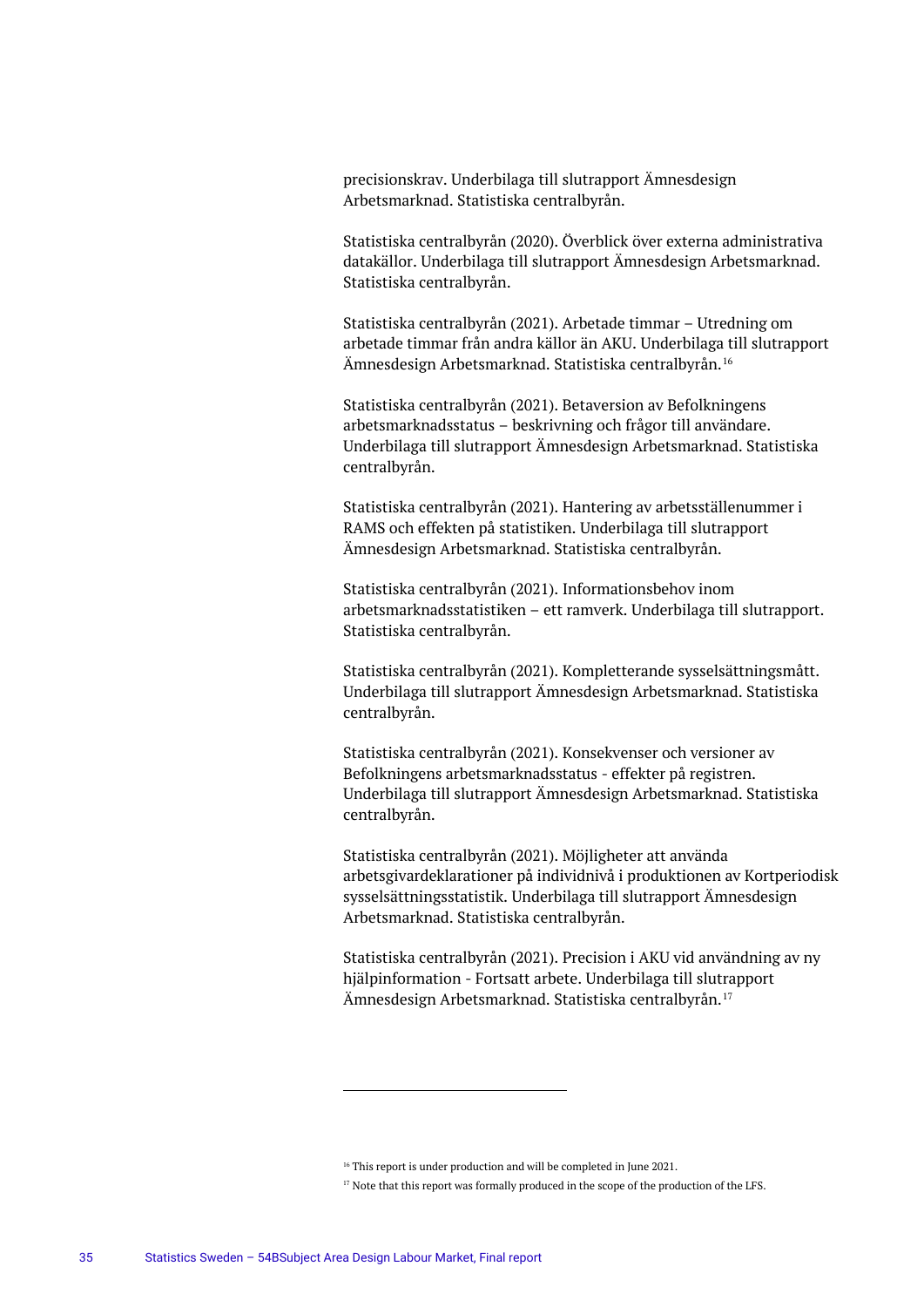Statistiska centralbyrån (2021). Utredning om täckningsgrad för yrkesuppgifter på AGI. Underbilaga till slutrapport. Statistiska centralbyrån.[18](#page-36-0)

Wadensjö, Eskil (2021). Svensk arbetsmarknadsstatistik – idag och i framtiden. Underbilaga till slutrapport Ämnesdesign Arbetsmarknad. Statistiska centralbyrån.

<span id="page-36-0"></span><sup>&</sup>lt;sup>18</sup> This report is under production and will be completed in June 2021.